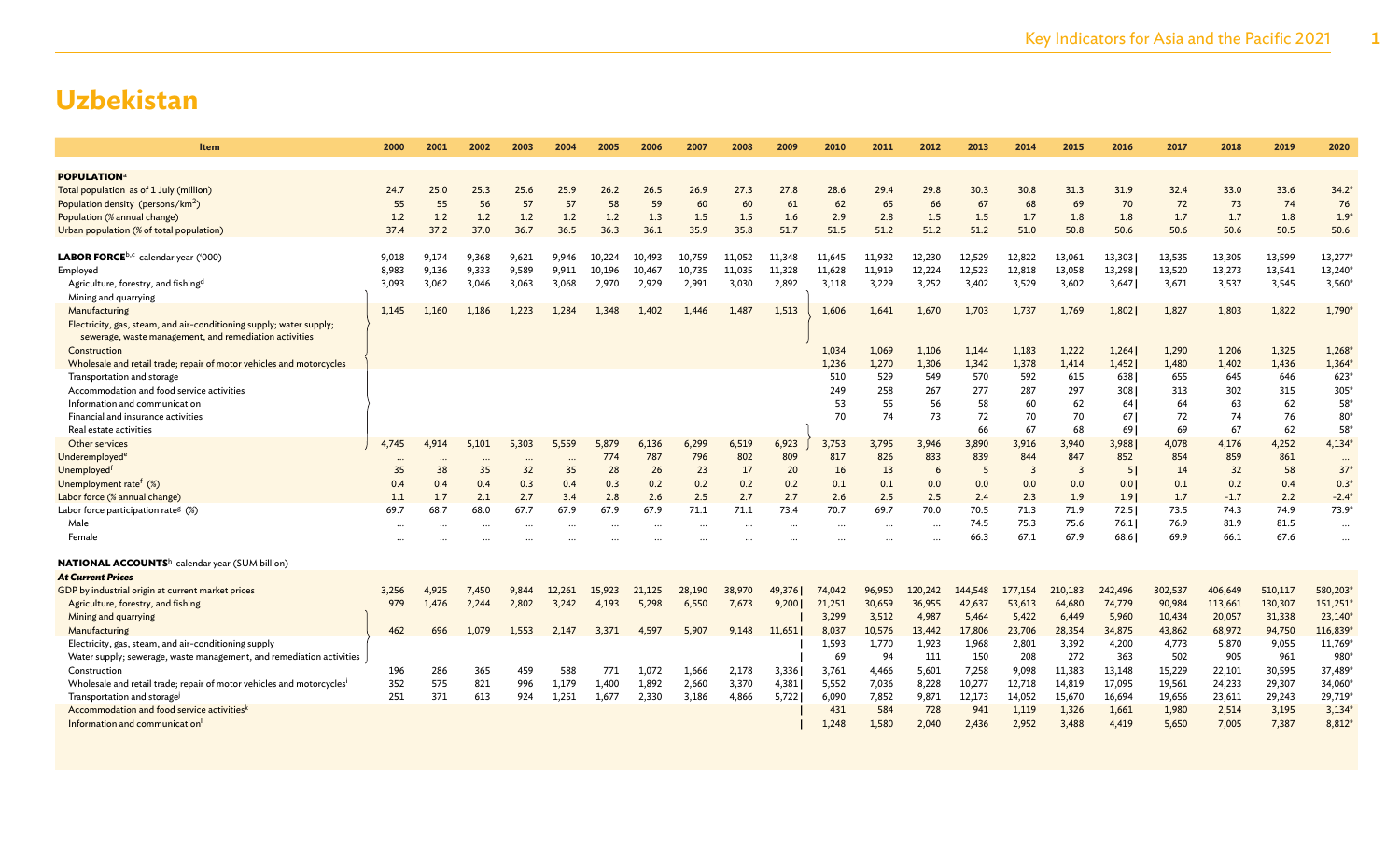| <b>Item</b>                                                        | 2000   | 2001   | 2002      | 2003      | 2004   | 2005   | 2006   | 2007                 | 2008   | 2009      | 2010            | 2011     | 2012      | 2013    | 2014           | 2015      | 2016      | 2017      | 2018      | 2019      | 2020                     |
|--------------------------------------------------------------------|--------|--------|-----------|-----------|--------|--------|--------|----------------------|--------|-----------|-----------------|----------|-----------|---------|----------------|-----------|-----------|-----------|-----------|-----------|--------------------------|
| Financial and insurance activities                                 |        |        |           |           |        |        |        |                      |        |           | 1.555           | 2.112    | 2,655     | 3,448   | 4,093          | 5,026     | 5,577     | 9,230     | 12,532    | 18,649    | 29,244*                  |
| Real estate activities                                             |        |        |           |           |        |        |        |                      |        |           | 1,339           | 1,938    | 2,595     | 3,219   | 4,127          | 5,121     | 5,916     | 6,990     | 8,849     | 11,343    | 12,346                   |
| Professional, scientific, and technical activities                 |        |        |           |           |        |        |        |                      |        |           | 551             | 707      | 936       | 1,126   | 1,339          | 1,578     | 1,806     | 2,249     | 3,591     | 5,301     | $6,719*$                 |
| Administrative and support service activities                      |        |        |           |           |        |        |        |                      |        |           | 896             | 1,162    | 1,495     | 1,831   | 2,226          | 2,678     | 3,160     | 3,864     | 5,232     | 6,433     | $6,992*$                 |
| Public administration and defense; compulsory social security      | 609    | 936    | 1.389     | 1,765     | 2,128  | 2,822  | 3,797  | 5,363                | 7,880  | 10,322    | 1,653           | 2,293    | 3,142     | 4,265   | 5,151          | 6,356     | 8,130     | 9,069     | 15,069    | 20,082    | 23,372                   |
| Education                                                          |        |        |           |           |        |        |        |                      |        |           | 4,850           | 6,003    | 7,623     | 9,226   | 11,023         | 13,389    | 14,997    | 17,041    | 21,058    | 29,811    | 32,391                   |
| Human health and social work activities                            |        |        |           |           |        |        |        |                      |        |           | 1.820           | 2.443    | 2.921     | 3.654   | 4,369          | 5,206     | 5.862     | 6.308     | 8.204     | 12,588    | 17,049                   |
| Arts, entertainment, and recreation                                |        |        |           |           |        |        |        |                      |        |           | 132             | 170      | 207       | 292     | 355            | 414       | 517       | 711       | 1,089     | 1,607     | 1,899*                   |
| Other service activities                                           |        |        |           |           |        |        |        |                      |        |           | 1.036           | 1,234    | 1,553     | 1.822   | 2,316          | 2,760     | 3,452     | 3,655     | 4.493     | 5,710     | 6,088*                   |
| Activities of households as employers; undifferentiated goods- and |        |        |           |           |        |        |        |                      |        |           |                 |          |           |         |                |           |           |           |           |           |                          |
| services-producing activities of households for own use            |        |        |           |           |        |        |        |                      |        |           |                 |          |           |         |                |           |           |           |           |           |                          |
| Activities of extraterritorial organizations and bodies            |        |        |           |           |        |        |        |                      |        |           | $\ddotsc$       |          |           |         |                |           |           |           |           | $\ddotsc$ | $\overline{\phantom{a}}$ |
| Less: Financial intermediation services indirectly measured        |        |        |           |           |        |        |        |                      |        | $\cdots$  | 583             | 869      | 1,088     | 1,375   | 1,914          | 2,323     | 2,546     | 4,003     | 7,975     | 12,809    | 17,462                   |
| Gross value added at basic prices                                  | 2,848  | 4.341  | 6,512     | 8,499     | 10,536 | 14,233 | 18,986 | 25,331               | 35,115 | 44,611    | 64,578          | 85,322   | 105,925   | 128,620 | 158,774        | 190,036   | 220,064   | 267,745   | 361,073   | 464,855   | 535,831                  |
| Taxes less subsidies on production and imports                     | 408    | 584    | 938       | 1.345     | 1.725  | 1,690  | 2.139  | 2,859                | 3,855  | 4,764     | 9,464           | 11,628   | 14,317    | 15,928  | 18,380         | 20,147    | 22,431    | 34,792    | 45,576    | 45,263    | 44,372                   |
| Net factor income from abroad                                      | -49    | $-87$  | $-111$    | $-112$    | $-50$  | $-27$  | 50     | 1,478                | 2,382  | 1,525     | 1,896           | 3,092    | 4,423     | 6,599   | 6,787          | 3,749     | 2,771     | 6,220     | 12,161    | 7,720     | $\ddots$                 |
| GNI                                                                | 3,207  | 4.838  | 7,339     | 9,732     | 12,211 | 15,896 | 21.175 | 29,668               | 41,352 | 50,901    | 75,938          | 100,042  | 124,665   | 151,147 | 183,941        | 213,932   | 245,267   | 308,757   | 418,810   | 517,837   | $\ddots$                 |
| <b>Structure of Output</b> (% of GDP at basic prices)              |        |        |           |           |        |        |        |                      |        |           |                 |          |           |         |                |           |           |           |           |           |                          |
| Agriculture                                                        | 34.4   | 34.0   | 34.5      | 33.0      | 30.8   | 29.5   | 27.9   | 25.9                 | 21.9   | 20.6      | 32.9            | 35.9     | 34.9      | 33.1    | 33.8           | 34.1      | 34.0      | 34.0      | 31.5      | 28.0      | $28.2^{\circ}$           |
| Industry                                                           | 23.1   | 22.6   | 22.2      | 23.7      | 26.0   | 29.1   | 29.9   | 29.9                 | 32.3   | 33.6      | 25.9            | 23.9     | 24.6      | 25.4    | 26.0           | 26.2      | 26.6      | 27.9      | 32.6      | 35.9      | 35.5'                    |
| <b>Services</b>                                                    | 42.5   | 43.4   | 43.4      | 43.4      | 43.3   | 41.4   | 42.2   | 44.2                 | 45.9   | 45.8      | 41.1            | 40.1     | 40.5      | 41.5    | 40.3           | 39.7      | 39.4      | 38.1      | 35.9      | 36.1      | 36.3'                    |
|                                                                    |        |        |           |           |        |        |        |                      |        |           |                 |          |           |         |                |           |           |           |           |           |                          |
| Expenditure on GDP at current market prices                        | 3,256  | 4,925  | 7,450     | 9,844     | 12,261 | 15,923 | 21,125 | 28,190               | 38,970 | 49,376    | 74,042          | 96,950   | 120,242   | 144.548 | 177,154        | 210,183   | 242,496   | 302,537   | 406,649   | 510,117   | 580,203                  |
| Final consumption expenditure                                      | 2,624  | 3,939  | 5,828     | 7,192     | 8,346  | 10,236 | 13,415 | 17,907               | 24,677 | 31,722    | 52,100          | 66,665   | 85,073    | 107,042 | 131,171        | 159,146   | 188,840   | 221,064   | 284,684   | 362,465   | 423,316                  |
| Household final consumption                                        | 2,016  | 3,032  | 4.488     | 5,475     | 6,364  | 7,698  | 10,184 | 13,507               | 18,470 | 24,083    | 41,530          | 53,461   | 68,299    | 85,485  | 104,930        | 127,249   | 150,644   | 178,586   | 223,635   | 271,125   | 316,036                  |
| NPISHs final consumption                                           |        |        |           |           |        |        |        |                      |        |           | 699             | 848      | 998       | 1,135   | 1,495          | 1,756     | 2,080     | 2,490     | 3,869     | 5,127     | 5,410                    |
| Government final consumption                                       | 607    | 907    | 1,339     | 1,717     | 1,982  | 2,538  | 3,232  | 4,400                | 6,207  | 7,639     | 9,871           | 12,355   | 15,776    | 20,422  | 24,746         | 30,141    | 36,117    | 39,988    | 57,179    | 86,213    | 101,869                  |
| Gross capital formation                                            | 637    | 1.041  | 1,579     | 2,049     | 3,012  | 4,466  | 6,255  | 7,951                | 12,485 | 14,787    | 19,608          | 25,823   | 30,841    | 36,804  | 46,884         | 54,784    | 63,946    | 89,167    | 153,073   | 230,470   | 217,362                  |
| Gross fixed capital formation                                      | 781    | 1,375  | 1,649     | 2,120     | 2,888  | 3,500  | 4,569  | 6,628                | 10,435 | 13,999    | 17,832          | 21,456   | 26,660    | 33,363  | 41,449         | 48,898    | 55,372    | 77,309    | 133,906   | 208,637   | 215,104                  |
| Public                                                             |        |        |           |           |        |        |        |                      |        |           |                 |          |           |         |                |           | $\cdot$   |           |           | $\ddotsc$ | $\cdots$                 |
| Private                                                            |        |        | $\ddotsc$ | $\ddotsc$ |        |        |        | $\ddot{\phantom{a}}$ |        | $\ddotsc$ | $\ddotsc$       |          | $\ddotsc$ |         |                | $\ddotsc$ | $\ddotsc$ | $\ddotsc$ | $\ddotsc$ | $\ddotsc$ | $\cdot$ .                |
| Changes in inventories                                             | $-144$ | $-334$ | $-70$     | $-71$     | 124    | 966    | 1,686  | 1,323                | 2,050  | 788       | 1,776           | 4,367    | 4,181     | 3,441   | 5,436          | 5,886     | 8,575     | 11,858    | 19,167    | 21,833    | 2,259*                   |
| Acquisitions less disposals of valuables                           |        |        |           |           |        |        |        |                      |        |           |                 |          |           |         |                |           |           |           |           |           |                          |
| Exports of goods and services                                      | 864    | 1.517  | 2.353     | 3.631     | 4.956  | 6.028  | 7,820  | 11.372               | 15,144 | 17,276    | 20,668          | 25.717   | 25,717    | 30.099  | 31,414         | 32,225    | 36,077    | 65,956    | 114,033   | 154,366   | 152,660                  |
| Exports of goods                                                   |        |        |           |           |        |        |        |                      |        |           | 18,550          | 22,662   | 21,250    | 23,922  | 24,392         | 24,315    | 26,790    | 53,133    | 89,278    | 123,885   | 132,562                  |
| Exports of services                                                |        |        |           |           |        |        |        |                      |        |           | 2,118           | 3,054    | 4,468     | 6,177   | 7,022          | 7,911     | 9,287     | 12,823    | 24,755    | 30,481    | 20,098                   |
| Less: Imports of goods and services                                | 869    | 1.572  | 2.309     | 3.028     | 4.053  | 4.807  | 6.366  | 9.040                | 13.336 | 14,409    | 14.618          | 19.458   | 24,193    | 29,240  | 32,271         | 31,757    | 36.062    | 72,239    | 156,908   | 214,203   | 213,135                  |
| Imports of goods                                                   |        |        |           |           |        |        |        |                      |        | $\cdots$  | 13,838          | 18,491   | 22,797    | 27,244  | 29,674         | 29,301    | 33,651    | 61,589    | 139,729   | 192,685   | 200,979*                 |
| Imports of services                                                |        |        |           |           |        |        |        |                      |        |           | 780<br>$-3,717$ | 967      | 1,396     | 1,995   | 2,597<br>$-44$ | 2,455     | 2,410     | 10,651    | 17,179    | 21,518    | 12,156                   |
| <b>Statistical discrepancy</b>                                     |        |        |           |           |        |        |        |                      |        |           |                 | $-1,796$ | 2,804     | $-157$  |                | $-4,216$  | $-10,306$ | $-1,411$  | 11,767    | $-22,980$ |                          |
| <b>Structure of Demand</b> (% of GDP at current market prices)     |        |        |           |           |        |        |        |                      |        |           |                 |          |           |         |                |           |           |           |           |           |                          |
| Household final consumption <sup>m</sup>                           | 61.9   | 61.6   | 60.2      | 55.6      | 51.9   | 48.3   | 48.2   | 47.9                 | 47.4   | 48.8      | 57.0            | 56.0     | 57.6      | 59.9    | 60.1           | 61.4      | 63.0      | 59.9      | 55.9      | 54.2      | 55.4                     |
| Government final consumption                                       | 18.7   | 18.4   | 18.0      | 17.4      | 16.2   | 15.9   | 15.3   | 15.6                 | 15.9   | 15.5      | 13.3            | 12.7     | 13.1      | 14.1    | 14.0           | 14.3      | 14.9      | 13.2      | 14.1      | 16.9      | 17.6                     |
| Gross capital formation                                            | 19.6   | 21.1   | 21.2      | 20.8      | 24.6   | 28.0   | 29.6   | 28.2                 | 32.0   | 29.9      | 26.5            | 26.6     | 25.6      | 25.5    | 26.5           | 26.1      | 26.4      | 29.5      | 37.6      | 45.2      | $37.5*$                  |
| Changes in inventories                                             | $-4.4$ | $-6.8$ | $-0.9$    | $-0.7$    | 1.0    | 6.1    | 8.0    | 4.7                  | 5.3    | 1.6       | 2.4             | 4.5      | 3.5       | 2.4     | 3.1            | 2.8       | 3.5       | 3.9       | 4.7       | 4.3       | $0.4*$                   |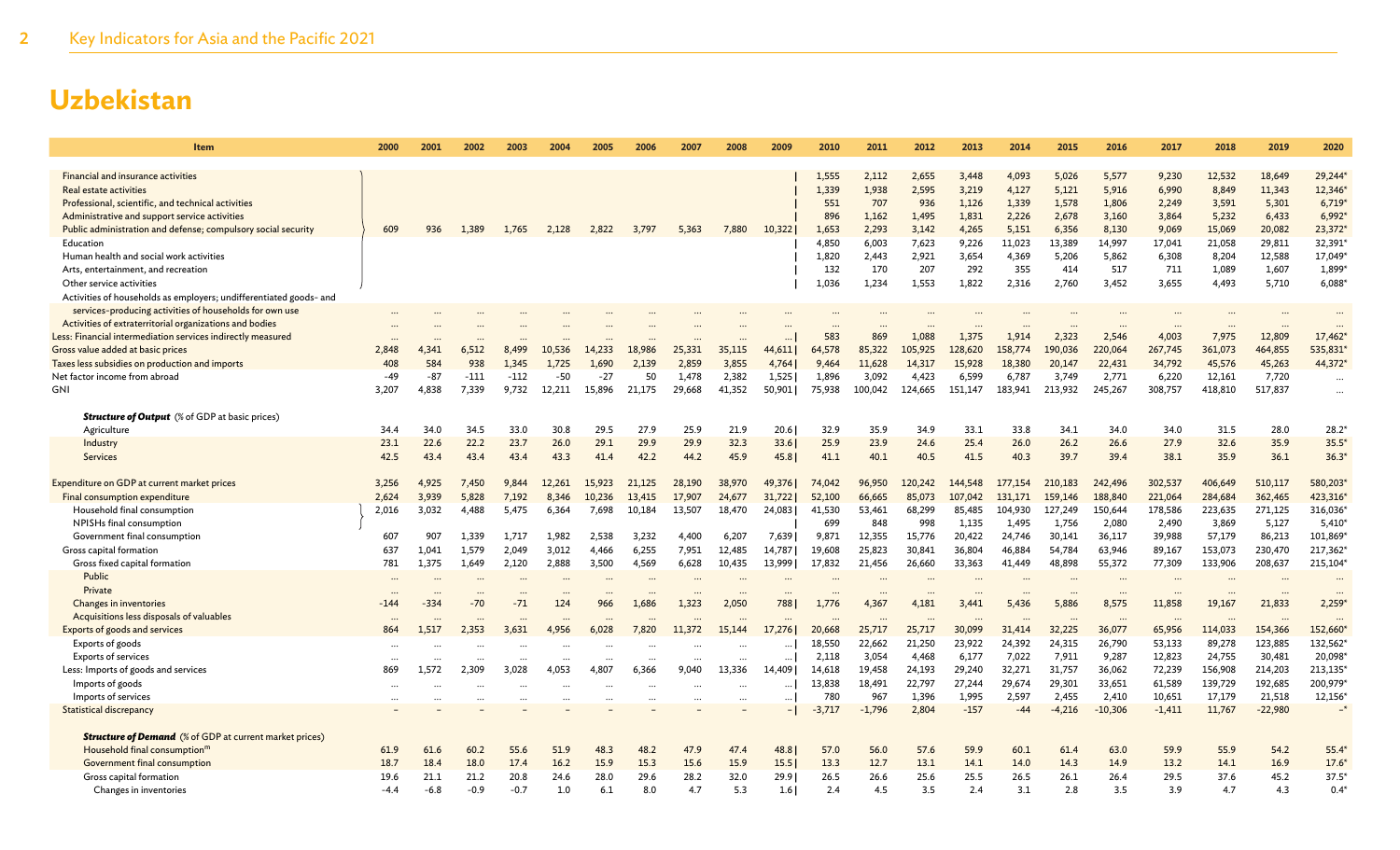| <b>Item</b>                                                                                                        | 2000  | 2001  | 2002  | 2003  | 2004   | 2005   | 2006   | 2007   | 2008      | 2009               | 2010   | 2011   | 2012    | 2013    | 2014    | 2015    | 2016    | 2017    | 2018    | 2019    | 2020     |
|--------------------------------------------------------------------------------------------------------------------|-------|-------|-------|-------|--------|--------|--------|--------|-----------|--------------------|--------|--------|---------|---------|---------|---------|---------|---------|---------|---------|----------|
| Exports of goods and services                                                                                      | 26.5  | 30.8  | 31.6  | 36.9  | 40.4   | 37.9   | 37.0   | 40.3   | 38.9      | 35.0               | 27.9   | 26.5   | 21.4    | 20.8    | 17.7    | 15.3    | 14.9    | 21.8    | 28.0    | 30.3    | $26.3*$  |
| Imports of goods and services                                                                                      | 26.7  | 31.9  | 31.0  | 30.8  | 33.1   | 30.2   | 30.1   | 32.1   | 34.2      | 29.2               | 19.7   | 20.1   | 20.1    | 20.2    | 18.2    | 15.1    | 14.9    | 23.9    | 38.6    | 42.0    | $36.7*$  |
| <b>Statistical discrepancy</b>                                                                                     |       |       |       |       |        |        |        |        |           |                    | $-5.0$ | $-1.9$ | 2.3     | $-0.1$  | $-0.0$  | $-2.0$  | $-4.2$  | $-0.5$  | 2.9     | $-4.5$  | $-*$     |
| <b>At Constant Prices</b>                                                                                          |       |       |       |       |        |        |        |        |           |                    |        |        |         |         |         |         |         |         |         |         |          |
| GDP by industrial origin at previous year's market prices                                                          | 2,210 | 3.391 | 5,121 | 7,766 | 10,577 | 13,113 | 17.110 | 23,126 | 30,735    | 42.107             | 62.248 | 79,806 | 104,100 | 129,362 | 154,926 | 190,348 | 222,992 | 253,315 | 319,014 | 430,228 | 518,523  |
| Agriculture, forestry, and fishing                                                                                 | 637   | 1.019 | 1.565 | 2,397 | 3,035  | 3,432  | 4,491  | 5,640  | 6,859     | 8,120              | 17,878 | 22,543 | 32,793  | 39,334  | 45,188  | 56,885  | 68,670  | 75,640  | 91,215  | 117,170 | 134,164* |
| Mining and quarrying                                                                                               |       |       |       |       |        |        |        |        |           |                    | 2,973  | 3,250  | 3,822   | 4,818   | 5,090   | 5,578   | 6,502   | 7,011   | 13,203  | 19,929  | 24,489*  |
| Manufacturing                                                                                                      | 309   | 475   | 720   | 1,112 | 1,652  | 2,229  | 3,582  | 4.901  | 6,308     | 9,523              | 6,895  | 8,690  | 11,239  | 15,118  | 19,223  | 25,101  | 30,248  | 36,346  | 47,347  | 73,536  | 101,439* |
| Electricity, gas, steam, and air-conditioning supply                                                               |       |       |       |       |        |        |        |        |           |                    | 1.446  | 1,545  | 1,705   | 1,942   | 2,049   | 2,944   | 3,514   | 4,011   | 4,921   | 6,169   | 10,186   |
| Water supply; sewerage, waste management, and remediation activities                                               |       |       |       |       |        |        |        |        |           |                    | 56     | 80     | 99      | 119     | 168     | 222     | 299     | 392     | 559     | 925     | 884      |
| Construction                                                                                                       | 147   | 203   | 296   | 379   | 479    | 651    | 887    | 1,244  | 1,758     | 2,923              | 3,298  | 4,064  | 5,111   | 6,631   | 8,539   | 10,809  | 12,206  | 13,943  | 17,406  | 27,160  | 33,402*  |
| Wholesale and retail trade; repair of motor vehicles and motorcycles'                                              | 206   | 343   | 511   | 785   | 1,111  | 1,273  | 1,563  | 2,266  | 3,148     | 3,844              | 4,903  | 6,412  | 7,543   | 9,385   | 11,307  | 14,096  | 16,112  | 17,271  | 20,561  | 25,953  | 29,802*  |
| Transportation and storage                                                                                         | 161   | 259   | 397   | 637   | 1,008  | 1,415  | 1,887  | 2,700  | 3,692     | 5,075              | 5,112  | 6,449  | 8,374   | 10,174  | 12,733  | 14,615  | 16,234  | 18,156  | 20,518  | 25,055  | 27,290*  |
| Accommodation and food service activities <sup>k</sup>                                                             |       |       |       |       |        |        |        |        |           |                    | 358    | 509    | 634     | 809     | 1,086   | 1,302   | 1,530   | 1,872   | 2,132   | 2,712   | 2,745    |
| Information and communication                                                                                      |       |       |       |       |        |        |        |        |           |                    | 1,389  | 1,713  | 2,102   | 2,136   | 2,877   | 3,422   | 3,978   | 5,352   | 6,528   | 7,585   | 8,550    |
| Financial and insurance activities                                                                                 |       |       |       |       |        |        |        |        |           |                    | 1.365  | 1,699  | 2,354   | 2,934   | 3,863   | 4,512   | 5,459   | 7,490   | 10,584  | 16,404  | 22,530   |
| Real estate activities                                                                                             |       |       |       |       |        |        |        |        |           |                    | 1,031  | 1,424  | 2,055   | 2,795   | 3,501   | 4,466   | 5,456   | 6,183   | 7,285   | 9,114   | 11,202*  |
| Professional, scientific, and technical activities                                                                 |       |       |       |       |        |        |        |        |           |                    | 489    | 591    | 759     | 1,020   | 1,164   | 1,431   | 1,792   | 2,061   | 2,670   | 4,195   | 5,559    |
| Administrative and support service activities                                                                      |       |       |       |       |        |        |        |        |           |                    | 747    | 982    | 1,271   | 1,599   | 2,042   | 2,475   | 3,000   | 3,362   | 4,315   | 5,612   | 5,945    |
| Public administration and defense; compulsory social security                                                      | 452   | 671   | 1.036 | 1.492 | 1.836  | 2.215  | 2,908  | 4,055  | 5,750     | 8,288              | 1.295  | 1,814  | 2,477   | 3,409   | 4,648   | 5,582   | 6,619   | 8,153   | 10,032  | 16,241  | 20,147   |
| Education                                                                                                          |       |       |       |       |        |        |        |        |           |                    | 3,912  | 5,305  | 6,630   | 8,239   | 10,039  | 11,945  | 13,822  | 15,487  | 17,403  | 21,938  | 29,063*  |
| Human health and social work activities                                                                            |       |       |       |       |        |        |        |        |           |                    | 1,380  | 1,983  | 2,492   | 3,067   | 3,836   | 4,567   | 5,407   | 6,063   | 6,816   | 8,686   | 14,388   |
| Arts, entertainment, and recreation                                                                                |       |       |       |       |        |        |        |        |           |                    | 106    | 144    | 176     | 227     | 305     | 374     | 460     | 548     | 887     | 1,304   | $1,530*$ |
| Other service activities                                                                                           |       |       |       |       |        |        |        |        |           |                    | 922    | 1,165  | 1,385   | 1,703   | 2,069   | 2,557   | 3,117   | 3,526   | 3,943   | 4,803   | $5,454*$ |
| Activities of households as employers; undifferentiated goods- and                                                 |       |       |       |       |        |        |        |        |           |                    |        |        |         |         |         |         |         |         |         |         |          |
| services-producing activities of households for own use<br>Activities of extraterritorial organizations and bodies |       |       |       |       |        |        |        |        |           |                    |        |        |         |         |         |         |         |         |         |         | $\cdots$ |
| Less: Financial intermediation services indirectly measured                                                        |       |       |       |       |        |        |        |        |           |                    | 620    | 643    | 1.043   | 1,379   | 1.700   | 2,104   | 2,722   | 3,253   | 6,154   | 11,970  | 16,137*  |
| Gross value added at basic prices                                                                                  | 1,912 | 2,969 | 4,525 | 6.801 | 9,122  | 11.216 | 15.317 | 20,807 | 27.516    | $\cdots$<br>37.774 | 54,936 | 69,720 | 91,979  | 114,082 | 138,030 | 170,778 | 201,701 | 229,614 | 282,171 | 382,520 | 472,631* |
| Taxes less subsidies on production and imports                                                                     | 298   | 422   | 596   | 964   | 1,456  | 1,897  | 1,793  | 2,319  | 3,219     | 4,333              | 7,312  | 10,086 | 12,122  | 15,280  | 16,896  | 19,570  | 21,292  | 23,700  | 36,844  | 47,708  | 45,892*  |
| Net factor income from abroad                                                                                      |       |       |       |       |        |        |        |        |           |                    |        |        |         |         |         |         |         |         |         |         |          |
| <b>GNI</b>                                                                                                         |       |       |       |       |        |        |        |        |           |                    |        |        |         |         |         |         |         |         |         |         |          |
|                                                                                                                    |       |       |       |       |        |        |        |        |           |                    |        |        |         |         |         |         |         |         |         |         |          |
| <b>Growth of Output</b> (% annual change)                                                                          |       |       |       |       |        |        |        |        |           |                    |        |        |         |         |         |         |         |         |         |         |          |
| GDP                                                                                                                | 3.8   | 4.2   | 4.0   | 4.2   | 7.4    | 7.0    | 7.5    | 9.5    | 9.0       | 8.1                | 7.3    | 7.8    | 7.4     | 7.6     | 7.2     | 7.4     | 6.1     | 4.5     | 5.4     | 5.8     | $1.6*$   |
| Agriculture                                                                                                        | 3.2   | 4.1   | 6.0   | 6.8   | 8.3    | 5.9    | 7.1    | 6.5    | 4.7       | 5.8                | 6.1    | 6.1    | 7.0     | 6.4     | 6.0     | 6.1     | 6.2     | 1.2     | 0.3     | 3.1     | $3.0*$   |
| Industry                                                                                                           | 1.8   | 2.9   | 3.4   | 3.2   | 5.9    | 5.3    | 7.9    | 8.4    | 6.5       | 9.9                | 5.5    | 5.2    | 7.6     | 9.8     | 7.4     | 8.3     | 5.9     | 5.4     | 11.5    | 8.3     | $2.2*$   |
| Services                                                                                                           | 5.4   | 5.1   | 3.3   | 3.2   | 7.4    | 7.6    | 7.8    | 12.5   | 12.3      | 6.8                | 10.6   | 11.2   | 8.7     | 7.5     | 8.3     | 8.3     | 6.3     | 6.4     | 5.5     | 6.3     | $0.1*$   |
| Expenditure on GDP at previous year's market prices                                                                |       |       |       |       |        |        |        |        |           |                    | 62,248 | 79,806 | 104,100 | 129,362 | 154,926 | 190,348 | 222,992 | 253,315 | 319,014 | 430,228 | 518,523  |
| Final consumption expenditure                                                                                      |       |       |       |       |        |        |        |        | $\ddotsc$ |                    | 44,696 | 58,658 | 73,581  | 93,441  | 118,015 | 145,449 | 172,054 | 195,294 | 233,634 | 300,587 | 372,403  |
| Household final consumption                                                                                        |       |       |       |       |        |        |        |        |           |                    | 36,019 | 47,206 | 59,292  | 75,306  | 94,648  | 117,497 | 139,274 | 156,482 | 189,138 | 236,237 | 279,332* |
| NPISHs final consumption                                                                                           |       |       |       |       |        |        |        |        | $\ddotsc$ |                    | 504    | 715    | 880     | 1,008   | 1,230   | 1,539   | 1,834   | 2,160   | 2,573   | 3,910   | $5,107*$ |
| Government final consumption                                                                                       |       |       |       |       |        |        |        |        |           |                    | 8,173  | 10,737 | 13,410  | 17,126  | 22,137  | 26,412  | 30,947  | 36,653  | 41,922  | 60,440  | 87,963*  |
| Gross capital formation                                                                                            |       |       |       |       |        |        |        |        |           |                    |        |        |         |         |         |         |         |         |         |         |          |
| Gross fixed capital formation                                                                                      |       |       |       |       |        |        |        |        |           |                    | 15,781 | 18,296 | 23,731  | 29,672  | 36,628  | 45,360  | 50.914  | 66,098  | 100,424 | 184,924 | 207,295  |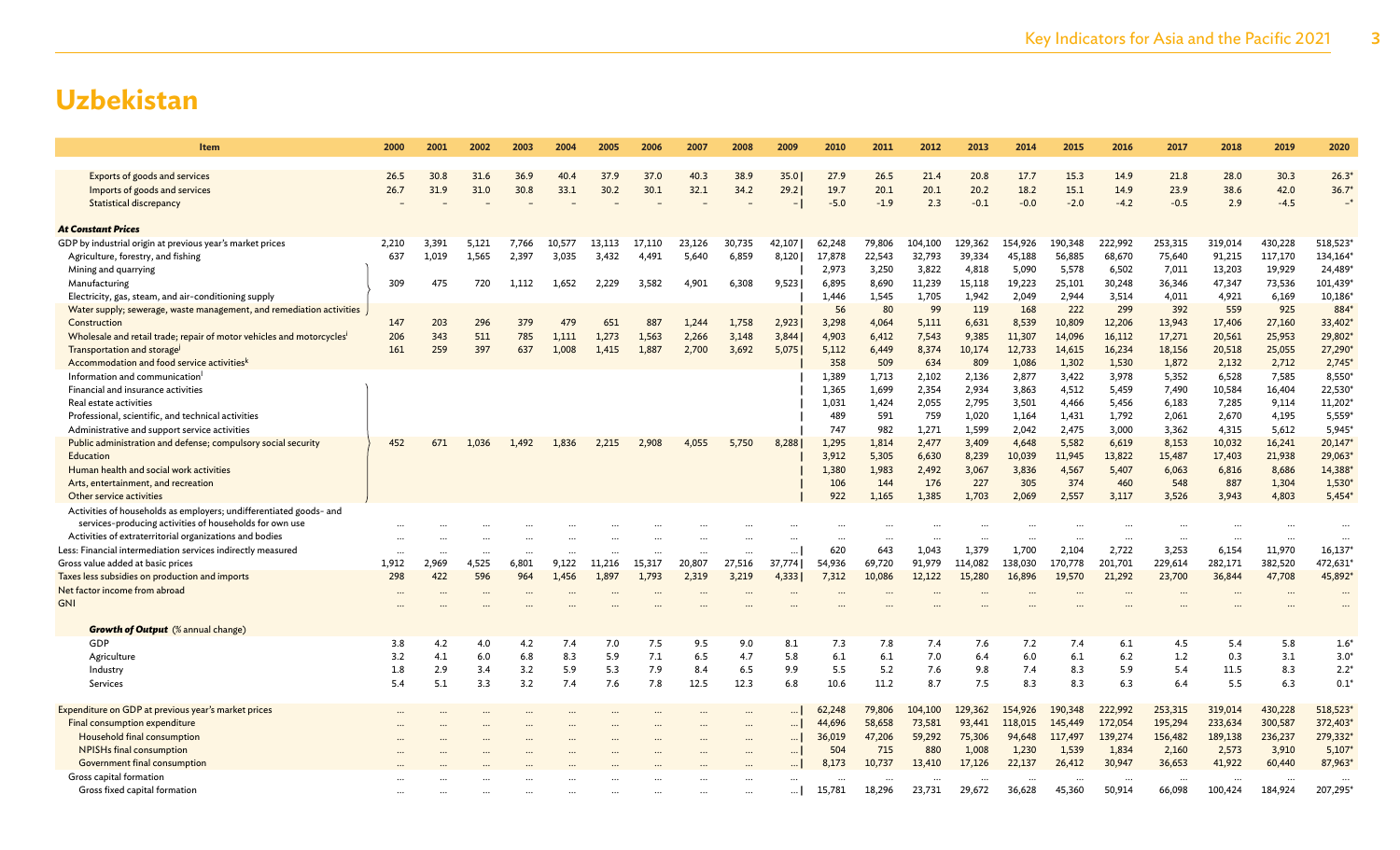| Item                                                               | 2000           | 2001         | 2002     | 2003   | 2004           | 2005           | 2006         | 2007         | 2008         | 2009         | 2010           | 2011         | 2012           | 2013     | 2014     | 2015     | 2016     | 2017           | 2018         | 2019                            | 2020                     |
|--------------------------------------------------------------------|----------------|--------------|----------|--------|----------------|----------------|--------------|--------------|--------------|--------------|----------------|--------------|----------------|----------|----------|----------|----------|----------------|--------------|---------------------------------|--------------------------|
|                                                                    |                |              |          |        |                |                |              |              |              |              |                |              |                |          |          |          |          |                |              |                                 |                          |
| Public                                                             |                |              |          |        |                |                |              |              |              |              |                |              |                |          |          |          |          |                |              |                                 |                          |
| Private                                                            |                |              |          |        |                |                |              |              |              |              |                |              |                |          |          |          |          |                |              |                                 | $\ddotsc$                |
| Changes in inventories<br>Acquisitions less disposals of valuables |                |              |          |        |                |                |              |              |              |              |                |              |                |          |          |          |          |                |              |                                 |                          |
| Exports of goods and services                                      |                |              |          |        |                |                |              |              |              |              | 17,642         | 23,191       | 24,195         | 28,576   | 27,845   | 32,147   | 35,805   | 36,545         | 72,060       | $\ddot{\phantom{a}}$<br>137,632 | $\ddotsc$<br>125,458     |
| Exports of goods                                                   |                |              |          |        |                |                |              |              |              |              | 15,687         | 20,380       | 20,135         | 22,997   | 21,484   | 25,053   | 27,741   | 29,181         | 56,151       | 109,936                         | 107,676                  |
| <b>Exports of services</b>                                         |                |              | $\cdots$ |        |                | $\ddotsc$      | $\ddotsc$    |              | $\ddotsc$    | $\ldots$     | 1,955          | 2,811        | 4,061          | 5,580    | 6,361    | 7,094    | 8,064    | 7,364          | 15,909       | 27,697                          | 17,782                   |
| Imports of goods and services                                      |                |              |          |        |                |                |              |              |              | $\ddotsc$    | 13,455         | 18,074       | 21,984         | 26,328   | 29,319   | 28,653   | 31,043   | 41,641         | 100,051      | 196,079                         | 186,633                  |
| Imports of goods                                                   |                |              |          |        |                |                |              |              | $\ddotsc$    | $\ldots$     | 12,733         | 17,180       | 20,716         | 24,528   | 26,965   | 26,441   | 28,961   | 35,751         | 88,593       | 176,486                         | 175,843                  |
| Imports of services                                                |                |              |          |        |                |                |              |              |              | $\ldots$     | 721            | 893          | 1,268          | 1,800    | 2,354    | 2,212    | 2,082    | 5,890          | 11,458       | 19,593                          | 10,790                   |
| <b>Statistical discrepancy</b>                                     |                |              |          |        |                |                |              |              |              |              |                |              |                |          |          |          |          |                |              |                                 |                          |
|                                                                    |                |              |          |        |                |                |              |              |              |              |                |              |                |          |          |          |          |                |              |                                 |                          |
| <b>Growth of Demand</b> (% annual change)                          |                |              |          |        |                |                |              |              |              |              |                |              |                |          |          |          |          |                |              |                                 |                          |
| Household final consumption <sup>m</sup>                           |                |              |          |        |                |                |              |              |              |              | 10.6           | 13.5         | 10.8           | 10.1     | 10.7     | 11.9     | 9.4      | 3.9            | 5.9          | 5.6                             | $3.0^\circ$              |
| Government final consumption                                       |                |              |          |        |                |                |              |              |              |              | 7.0            | 8.8          | 8.5            | 8.6      | 8.4      | 6.7      | 2.7      | 1.5            | 4.8          | 5.7                             | $2.0*$                   |
| Gross capital formation                                            |                |              |          |        |                |                |              |              |              | $\cdots$     | $\cdots$       | $\cdots$     | $\cdots$       | $\cdots$ | $\cdots$ | $\cdots$ | .        | $\cdots$       | $\cdots$     | $\ldots$                        | $\ddots$                 |
| Exports of goods and services                                      |                |              |          |        |                |                |              |              |              | $\cdots$     | 2.0            | 12.2         | $-5.9$         | 11.1     | $-7.5$   | 2.3      | 11.1     | 1.3            | 9.3          | 20.7                            | $-18.7'$                 |
| Imports of goods and services                                      |                |              |          |        |                |                |              |              |              |              | $-2.8$         | 23.6         | 13.0           | 8.8      | 0.3      | $-11.2$  | $-2.2$   | 15.5           | 38.5         | 25.0                            | $-12.9*$                 |
|                                                                    |                |              |          |        |                |                |              |              |              |              |                |              |                |          |          |          |          |                |              |                                 |                          |
| <b>Investment Financing at Current Prices</b>                      |                |              |          |        |                |                |              |              |              |              |                |              |                |          |          |          |          |                |              |                                 |                          |
| Gross capital formation                                            | 637            | 1,041        | 1,579    | 2,049  | 3,012          | 4,466          | 6,255        | 7,951        | 12,485       | 14,787       | 19,608         | 25,823       | 30,841         | 36,804   | 46,884   | 54,784   | 63,946   | 89,167         | 153,073      | 230,470                         | 217,362                  |
| Gross national saving                                              | 586            | 917          | 1,603    | 2,849  | 4,226          | 6,393          | 9,187        | 11,578       | 16,564       | 18,967       | 23,781         | 33,336       | 41,346         | 46,140   | 54,331   | 55,386   | 66,189   | 109,832        | 168,078      | 203,586                         | 156,888                  |
| Gross domestic saving                                              | 632            | 986          | 1,623    | 2,652  | 3,915          | 5,688          | 7,710        | 10,283       | 14,293       | 17,653       | 21,942         | 30,285       | 35,169         | 37,507   | 45,983   | 51,037   | 53,655   | 81,473         | 121,965      | 147,653                         | 156,888                  |
| Net factor income from abroad                                      | $-49$          | $-87$        | $-111$   | $-112$ | $-50$          | $-27$          | 50           | 1,478        | 2,382        | 1,525        | 1,896          | 3,092        | 4,423          | 6,599    | 6,787    | 3,749    | 2,771    | 6,220          | 12,161       | 7,720                           | $\ddotsc$                |
| Net current transfers from abroad <sup>r</sup>                     | $\overline{3}$ | 18           | 92       | 309    | 361            | 733            | 1.427        | $-183$       | $-111$       | $-211$       | $-56$          | $-41$        | 1,754          | 2,035    | 1,561    | 600      | 9,762    | 22,138         | 33,951       | 48,213                          | $\overline{\phantom{a}}$ |
| <b>Savings and Investment</b> (% of GDP at current market prices)  |                |              |          |        |                |                |              |              |              |              |                |              |                |          |          |          |          |                |              |                                 |                          |
| Gross domestic saving                                              | 19.4           | 20.0         | 21.8     | 26.9   | 31.9           | 35.7           |              |              |              |              |                |              | 29.2           | 25.9     | 26.0     | 24.3     | 22.1     |                |              | 28.9                            | $27.0^{\circ}$           |
| Gross national saving                                              | 18.0           | 18.6         | 21.5     | 28.9   | 34.5           | 40.2           | 36.5<br>43.5 | 36.5<br>41.1 | 36.7<br>42.5 | 35.8<br>38.4 | 29.6<br>32.1   | 31.2<br>34.4 | 34.4           | 31.9     | 30.7     | 26.4     | 27.3     | 26.9<br>36.3   | 30.0<br>41.3 | 39.9                            | $27.0^{\circ}$           |
| Gross capital formation                                            | 19.6           | 21.1         | 21.2     | 20.8   | 24.6           | 28.0           | 29.6         | 28.2         | 32.0         | 29.9         | 26.5           | 26.6         | 25.6           | 25.5     | 26.5     | 26.1     | 26.4     | 29.5           | 37.6         | 45.2                            | $37.5^{\circ}$           |
|                                                                    |                |              |          |        |                |                |              |              |              |              |                |              |                |          |          |          |          |                |              |                                 |                          |
| At Current Market Prices (SUM '000)                                |                |              |          |        |                |                |              |              |              |              |                |              |                |          |          |          |          |                |              |                                 |                          |
| Per capita GDP                                                     | 132            | 197          | 295      | 385    | 474            | 609            | 798          | 1,049        | 1,427        | 1,778        | 2,592          | 3,304        | 4,038          | 4,780    | 5,760    | 6,715    | 7,614    | 9,341          | 12,339       | 15,242                          | 16,949*                  |
| Per capita GNI                                                     | 130            | 194          | 290      | 381    | 472            | 607            | 780          | 1,093        | 1,432        | 1,779        | 2,659          | 3,410        | 4,187          | 4,998    | 5,980    | 6,835    | 7,701    | 9,533          | 12,708       | 15,472                          | $\ddots$                 |
|                                                                    |                |              |          |        |                |                |              |              |              |              |                |              |                |          |          |          |          |                |              |                                 |                          |
| <b>PRODUCTION INDEXES</b>                                          |                |              |          |        |                |                |              |              |              |              |                |              |                |          |          |          |          |                |              |                                 |                          |
| Agriculture <sup>o</sup> ; previous year = 100; period averages    |                |              |          |        |                |                |              |              |              | $\ddotsc$    | $\ddotsc$      |              | $\ddotsc$      | $\cdots$ | 106.3    | 106.1    | 106.3    | 101.0          | 100.2        | 103.3                           | 102.8                    |
| Mining; previous year = 100; end of period                         | 103.3          | 101.8        | 103.2    | 105.4  | 108.3          | 98.7           | 104.4        | 100.2        | 109.6        | 103.0        | 94.8           | 98.5         | 108.8          | 96.6     | 93.2     | 102.9    | 100.8    | 117.6          | 126.5        | 99.4                            | 78.1                     |
| Manufacturing; previous year = 100; end of period                  | 100.8          | 103.2        | 102.6    | 102.7  | 97.8           | 106.4          | 107.3        | 110.2        | 106.6        | 105.1        | 108.9          | 108.1        | 106.3          | 112.5    | 108.0    | 105.9    | 106.7    | 104.2          | 107.9        | 106.6                           | 107.1                    |
|                                                                    |                |              |          |        |                |                |              |              |              |              |                |              |                |          |          |          |          |                |              |                                 |                          |
| <b>ENERGY</b> annual values                                        |                |              |          |        |                |                |              |              |              |              |                |              |                |          |          |          |          |                |              |                                 |                          |
| Coal (t'000)                                                       |                |              |          |        |                |                |              |              |              |              |                |              |                |          |          |          |          |                |              |                                 |                          |
| Production                                                         | 2.501          | 2.711        | 2.736    | 1.913  | 2.699          | 3.002          | 3.122        | 3,273        | 3.602        | 3.654        | 3.629          | 3.845        | 3,753          | 4.090    | 4.397    | 3,488    | 3,867    | 4,039          | 4,174        | 4,048                           |                          |
| <b>Exports</b>                                                     | $\Omega$       | $\mathbf{0}$ | 6        | -1     | $\overline{2}$ | $\overline{2}$ | 5            |              | 22           | 5            | $\overline{7}$ | 8            | $\overline{7}$ | 1        | $\Omega$ | $\Omega$ | $\Omega$ | $\overline{0}$ | $\Omega$     | $\Omega$                        | $\overline{1}$           |
| Imports                                                            | 22             | 22           | 29       | 32     | 19             |                | 5            |              | 6            | 10           | q              | 31           | 196            | 154      | 892      | 869      | 836      | 864            | 1,302        | 1,424                           | 2,987                    |
| Consumption                                                        | 3,152          | 2,642        | 2,814    | 2,195  | 2,966          | 2,816          | 3,064        | 2,639        | 3,332        | 3,172        | 2,645          | 2,831        | 3,831          | 5,721    | 5,265    | 4,236    | 5,003    | 4,725          | 6,768        | 5,699                           | $\ddotsc$                |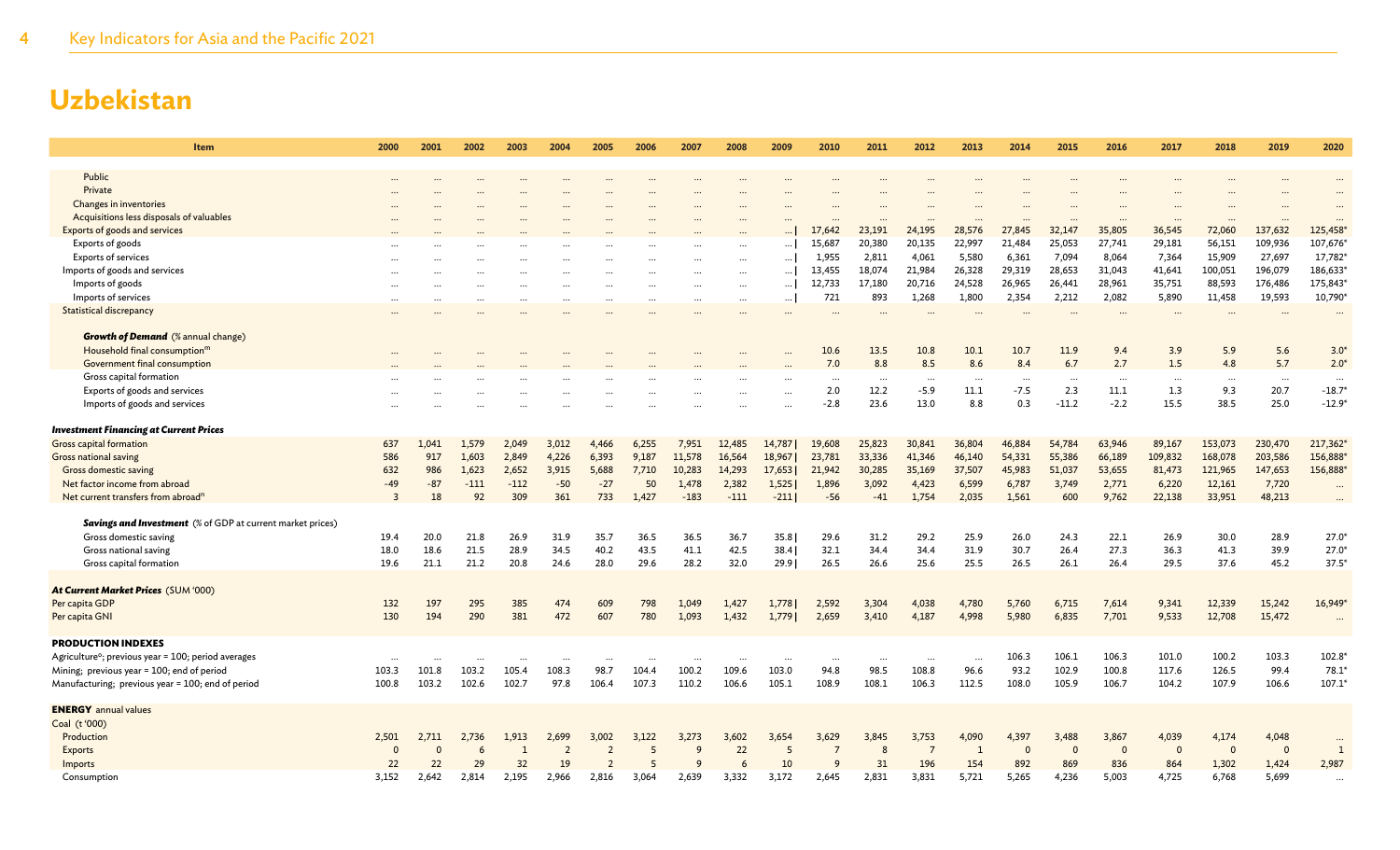| <b>Item</b>                                                         | 2000   | 2001    | 2002    | 2003     | 2004      | 2005     | 2006       | 2007                       | 2008       | 2009       | 2010        | 2011              | 2012                  | 2013                                        | 2014        | 2015        | 2016        | 2017         | 2018         | 2019         | 2020            |
|---------------------------------------------------------------------|--------|---------|---------|----------|-----------|----------|------------|----------------------------|------------|------------|-------------|-------------------|-----------------------|---------------------------------------------|-------------|-------------|-------------|--------------|--------------|--------------|-----------------|
| Natural gas (m <sup>3</sup> billion)                                |        |         |         |          |           |          |            |                            |            |            |             |                   |                       |                                             |             |             |             |              |              |              |                 |
| Production                                                          | 56.4   | 57.4    | 59.7    | 58.1     | 60.4      | 60.7     | 63.3       | 65.6                       | 68.3       | 66.9       | 66.0        | 63.0              | 61.5                  | 58.3                                        | 54.2        | 54.6        | 56.1        | 56.6         | 61.6         | 60.7         |                 |
| <b>Exports</b>                                                      | 6.9    | 7.0     | 4.6     | 7.5      | 3.0       | 12.4     | 0.0        | 14.4                       | 14.8       | 17.4       | 13.0        | 9.1               | 15.2                  | 12.4                                        | 10.7        | 12.0        | 11.7        | 10.2         | 14.9         | 13.5         | $\cdots$<br>3.5 |
| Imports                                                             | 1.6    | 1.6     | 0.9     | 1.4      |           | 1.1      |            |                            |            | 0.0        | 0.0         | 0.1               | 0.1                   | 0.1                                         | 0.1         | 0.1         | 0.1         |              | 0.0          |              | 0.5             |
| Consumption                                                         | 51.3   | 52.0    | 54.7    | 52.6     | 51.5      | 50.4     | 52.1       | 50.6                       | 52.7       | 48.0       | 52.8        | 54.6              | 47.3                  | 46.3                                        | 43.3        | 41.5        | 43.7        | 46.1         | 48.3         | 49.7         |                 |
|                                                                     |        |         |         |          |           |          |            |                            |            |            |             |                   |                       |                                             |             |             |             |              |              |              |                 |
| Electricity (kWh million)                                           |        |         |         |          |           |          |            |                            |            |            |             |                   |                       |                                             |             |             |             |              |              |              |                 |
| Production                                                          | 46,864 | 47,961  | 49,398  | 49,400   | 51,030    | 47,706   | 49,374     | 49,011                     | 50,219     | 50,104     | 51,976      | 52,806            | 53,000                | 54,619                                      | 55,766      | 57,658      | 59,101      | 60,820       | 62,897       | 63,532       | $\cdots$        |
| Exports                                                             | 912    | 422     | 696     | 813      | 891       | 968      | 1,305      | 776                        | 796        | 937        | 1,164       | 1,395             | 1,358                 | 1,293                                       | 1,447       | 1,088       | 1,543       | 1,847        | 2,627        | 2,067        | 2,687           |
| Imports                                                             | 2,965  | 1,402   | 609     | 808      | $\cdots$  | 684      | 900        | 1,773                      | 899        | 887        | $\cdots$    | 657               | 7,930                 | 7,225                                       | 231         | $\cdots$    | $\cdots$    | 1,143        | 2,233        | 3,379        | 4,719           |
| Consumption                                                         | 48,145 | 48,455  | 49,315  | 48,736   | 49,451    | 47,384   | 48,952     | 50,000                     | 50,318     | 50,058     | 50,808      | 52,072            | 52,330                | 53,737                                      | 54,986      | 56,369      | 57,605      | 60,181       | 62,503       | 64,844       | $\ddotsc$       |
| Retail prices (SUM/L)                                               |        |         |         |          |           |          |            |                            |            |            |             |                   |                       |                                             |             |             |             |              |              |              |                 |
| Gasoline, premium                                                   | 104.4  | 164.2   | 224.1   | 261.4    | 331.1     | $\cdots$ | $\cdots$   |                            |            |            |             |                   |                       |                                             |             |             |             |              |              |              |                 |
|                                                                     |        |         |         |          |           |          |            |                            |            |            |             |                   |                       |                                             |             |             |             |              |              |              |                 |
| <b>PRICE INDEXES</b> period averages; previous year = 100           |        |         |         |          |           |          |            |                            |            |            |             |                   |                       |                                             |             |             |             |              |              |              |                 |
| Consumer (national) <sup>p,q</sup>                                  | 124.9  | 127.4   | 127.6   | 110.3    | 101.6     | 106.4    | 108.7      | 106.1                      | 107.2      | 107.8      | 107.6       | 107.3             | 107.2                 | 107.0                                       | 106.4       | 105.5       | 109.5       | 113.9        | 117.5        | 114.5        | 112.9           |
| Food and nonalcoholic beverages                                     | 130.0  | 128.6   | 128.6   | 105.2    | 94.8      | 104.3    | 107.8      | 101.6                      | 103.2      | 104.6      | 104.9       | 103.6             | 105.2                 | 104.8                                       | 103.7       | 102.7       | 107.9       | 118.1        | 120.1        | 117.0        | 117.5           |
| Alcoholic beverages, tobacco, and narcotics                         | 118.5  | 115.8   | 114.7   | 109.1    | 104.3     | 101.4    | 100.4      | 113.4                      | 106.9      | 100.9      | 101.7       | 100.8             | 101.9                 | 105.2                                       | 107.2       | 104.7       | 108.9       | 112.2        | 120.8        | 114.0        | 110.9           |
| Clothing and footwear                                               | 127.5  | 119.8   | 118.4   | 116.2    | 105.3     | 103.0    | 101.5      | 101.5                      | 101.3      | 101.9      | 103.0       | 101.1             | 102.9                 | 105.3                                       | 107.3       | 108.1       | 110.8       | 112.2        | 116.2        | 110.7        | 108.3           |
| Housing, water, electricity, gas, and other fuels <sup>r</sup>      | 156.9  | 140.2   | 143.6   | 131.6    | 126.5     | 118.8    | 122.6      | 125.9                      | 123.9      | 118.3      | 113.7       | 120.3             | 112.2                 | 111.8                                       | 116.2       | 107.8       | 118.1       | 110.7        | 115.6        | 121.2        | 109.5           |
| Furnishings, household equipment, and routine household maintenance | 131.7  | 119.8   | 121.4   | 113.8    | 102.5     | 101.4    | 101.4      | 101.2                      | 104.4      | 101.6      | 103.6       | 101.1             | 103.0                 | 103.8                                       | 104.8       | 108.0       | 109.8       | 107.7        | 111.1        | 114.1        | 111.4           |
| Health                                                              | 135.2  | 120.4   | 124.5   | 116.1    | 105.5     | 105.1    | 106.5      | 105.9                      | 107.7      | 106.0      | 108.6       | 102.9             | 102.9                 | 103.7                                       | 108.1       | 107.7       | 107.6       | 105.9        | 109.4        | 107.3        | 112.2           |
| Transport                                                           | 169.4  | 140.3   | 128.9   | 115.0    | 116.8     | 109.0    | 112.1      | 114.5                      | 110.6      | 108.2      | 110.1       | 114.7             | 113.2                 | 113.4                                       | 108.7       | 105.3       | 107.8       | 113.1        | 118.8        | 114.9        | 111.0           |
| Communication                                                       | 133.9  | 142.2   | 132.1   | 135.7    | 116.7     | 103.8    | 105.8      | 102.5                      | 104.6      | 110.9      | 112.8       | 107.9             | 117.8                 | 112.8                                       | 114.8       | 112.4       | 114.0       | 119.8        | 114.5        | 109.4        | 102.3           |
| Recreation and culture <sup>s</sup>                                 | 126.1  | 122.6   | 129.4   | 122.9    | 109.0     | 108.6    | 106.0      | 114.3                      | 117.1      | 124.1      | 115.5       | 106.6             | 103.4                 | 105.6                                       | 107.9       | 108.1       | 107.5       | 110.6        | 110.7        | 109.9        | 107.3           |
| Education                                                           | 131.5  | 138.2   | 152.4   | 128.3    | 111.2     | 121.5    | 122.1      | 125.3                      | 167.8      | 151.4      | 143.3       | 128.7             | 126.5                 | 119.6                                       | 104.0       | 112.9       | 112.4       | 107.8        | 108.7        | 121.4        | 112.7           |
| Restaurants and hotels                                              | 132.6  | 132.0   | 132.9   | 120.1    | 109.0     | 106.6    | 103.9      | 105.5                      | 112.8      | 118.0      | 113.2       | 107.8             | 106.7                 | 107.8                                       | 106.2       | 104.2       | 106.8       | 106.7        | 113.8        | 119.1        | 116.2           |
| Miscellaneous goods and services                                    |        |         |         | $\cdots$ | $\ddotsc$ |          | $\cdots$   | $\cdots$                   | $\ddotsc$  | $\ddots$   | $\ddotsc$   | $\ddotsc$         | $\ddotsc$             | $\ddotsc$                                   |             | $\cdots$    | $\cdots$    |              | $\cdots$     |              | $\ddotsc$       |
| Producert                                                           | 160.9  | 142.2   | 148.0   | 129.9    | 129.6     | 125.6    | 130.2      | 114.1                      | 109.1      | 124.7      | 115.6       | 119.6             | 114.5                 | 111.7                                       | 113.6       | 113.5       | 114.8       | 117.5        | 131.8        | 143.2        | 114.9           |
| Implicit GDP deflator                                               | 147.3  | 145.2   | 145.5   | 126.8    | 115.9     | 121.4    | 123.5      | 121.9                      | 126.8      | 117.3      | 118.9       | 121.5             | 115.5                 | 111.7                                       | 114.3       | 110.4       | 108.7       | 119.4        | 127.5        | 118.6        | $111.9*$        |
| <b>Price Indexes</b> (% annual change)                              |        |         |         |          |           |          |            |                            |            |            |             |                   |                       |                                             |             |             |             |              |              |              |                 |
| Consumer price index                                                | 24.9   | 27.4    | 27.6    | 10.3     | 1.6       | 6.4      | 8.7        | 6.1                        | 7.2        | 7.8        | 7.6         | 7.3               | 7.2                   | 7.0                                         | 6.4         | 5.5         | 9.5         | 13.9         | 17.5         | 14.5         | 12.9            |
| Food and nonalcoholic beverages price index                         | 30.0   | 28.6    | 28.6    | 5.2      | $-5.2$    | 4.3      | 7.8        | 1.6                        | 3.2        | 4.6        | 4.9         | 3.6               | 5.2                   | 4.8                                         | 3.7         | 2.7         | 7.9         | 18.1         | 20.1         | 17.0         | 17.5            |
| Producer price index                                                | 60.9   | 42.2    | 48.0    | 29.9     | 29.6      | 25.6     | 30.2       | 14.1                       | 9.1        | 24.7       | 15.6        | 19.6              | 14.5                  | 11.7                                        | 13.6        | 13.5        | 14.8        | 17.5         | 31.8         | 43.2         | 14.9            |
| Implicit GDP deflator                                               | 47.3   | 45.2    | 45.5    | 26.8     | 15.9      | 21.4     | 23.5       | 21.9                       | 26.8       | 17.3       | 18.9        | 21.5              | 15.5                  | 11.7                                        | 14.3        | 10.4        | 8.7         | 19.4         | 27.5         | 18.6         | $11.9*$         |
| <b>MONEY AND INTEREST RATES</b> as of end of period (SUM billion)   |        |         |         |          |           |          |            |                            |            |            |             |                   |                       |                                             |             |             |             |              |              |              |                 |
| Net foreign assets                                                  | 380.6  | 781.1   | 1,144.2 | 1,704.4  | 2,474.0   | 3,563.0  | 6,280.0    | 10,510.0 14,666.0 19,821.0 |            |            | 26,142.0    |                   | 35,346.0 47,999.9     | 49,380.2                                    | 57,605.2    | 65,710.4    | 82,925.7    | 218,431.4    | 206,161.8    | 232,008.7    | 281,125.5       |
| Domestic claims                                                     | 950.6  | 1.857.4 | 2.637.6 | 2,597.4  | 2.584.0   | 2.665.0  | 1,590.0    | 570.0                      | $-2.032.0$ | $-1.433.0$ | $-1,190.0$  | $-4,946.0$        | $-7.072.8$            | $-19.257.8$                                 | $-20.366.9$ | $-19.398.4$ | $-18.120.9$ | $-54.237.6$  | $-18.184.0$  | 36,646.6     | 71,377.2        |
| Net claims on central government                                    | 24.1   | $-31.2$ | $-14.9$ | $-191.6$ | $-450.0$  | $-841.0$ | $-2,064.0$ | $-3,693.0$                 | $-7,795.0$ | $-9,507.0$ | $-12,673.0$ |                   | $-20,078.0 -29,032.8$ | $-46,885.3$                                 | -54,787.4   | $-61,824.3$ | $-72,775.1$ | $-165,648.1$ | $-186,742.3$ | $-172,010.6$ | $-208,989.2$    |
| Claims on other financial corporations <sup>u</sup>                 |        |         |         |          |           |          |            |                            |            |            |             |                   |                       | 424.7                                       | 482.2       | 535.2       | 533.3       | 831.7        | 1,019.5      | 1,423.9      | 2,434.1         |
| Claims on state and local government                                |        |         |         |          |           |          |            |                            |            |            |             |                   |                       |                                             |             |             |             |              |              |              |                 |
| Claims on public nonfinancial corporations                          |        |         |         |          |           |          |            |                            |            |            |             |                   |                       | 12,902.3                                    | 15,199.8    | 19,070.2    | 24,099.2    | 60,449.5     | 70,792.1     | 53,466.0     | 62,995.8        |
| Claims on private sector <sup>v</sup>                               | 926.5  | 1.888.5 | 2.652.5 | 2,789.0  | 3,034.0   | 3.506.0  | 3.654.0    | 4.263.0                    | 5,763.0    | 8,074.0    | 11,483.0    | 15,132.0 21,960.0 |                       | 14,300.5                                    | 18.738.5    | 22.820.5    | 30.021.7    | 50,129.3     | 96,746.6     | 153,767.4    | 214,936.5       |
| Broad money liabilities <sup>w</sup>                                | 396.4  | 611.7   | 793.3   | 1,008.6  | 1,490.0   | 2,300.0  | 3,147.0    | 4,597.0                    | 6,511.0    |            |             |                   |                       | 9,171.0 13,978.0 18,498.0 23,892.8 28,375.8 | 32,698.0    | 40,642.4    | 50,227.3    | 70,816.0     | 80,164.8     | 91,266.1     | 107,603.9       |
|                                                                     |        |         |         |          |           |          |            |                            |            |            |             |                   |                       |                                             |             |             |             |              |              |              |                 |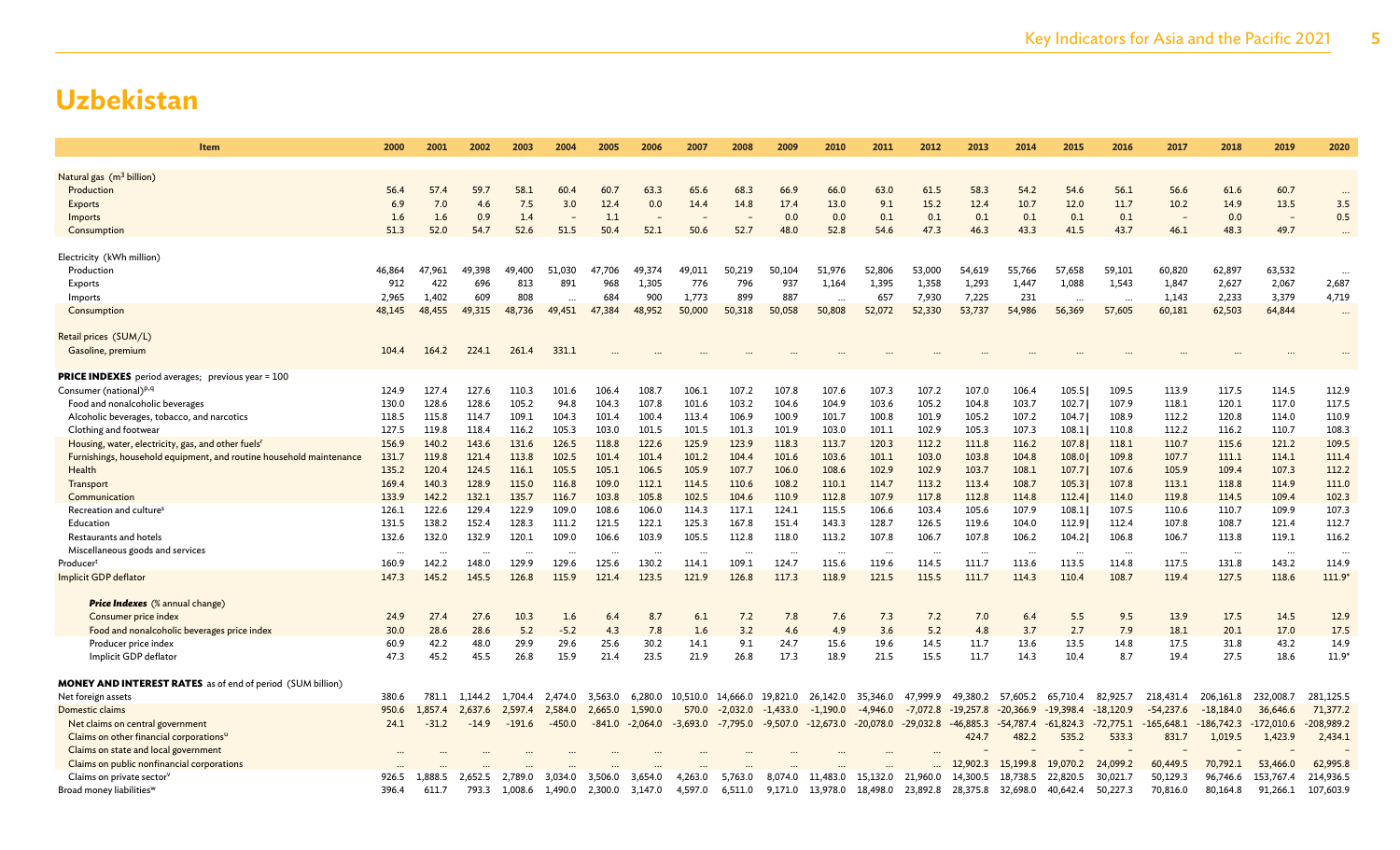| Item                                                                        | 2000      | 2001       | 2002       | 2003       | 2004       | 2005       | 2006       | 2007       | 2008       | 2009       | 2010        | 2011        | 2012                 | 2013      | 2014      | 2015             | 2016            | 2017             | 2018                     | 2019              | 2020              |
|-----------------------------------------------------------------------------|-----------|------------|------------|------------|------------|------------|------------|------------|------------|------------|-------------|-------------|----------------------|-----------|-----------|------------------|-----------------|------------------|--------------------------|-------------------|-------------------|
|                                                                             |           |            |            |            |            |            |            |            |            |            |             |             |                      |           |           |                  |                 |                  |                          |                   |                   |
| Currency outside depository corporations                                    | 168.9     | 213.8      | 273.3      | 404.9      | 590.0      | 1,059.0    | 1,495.0    | 2,048.0    | 2,663.0    | 3.513.0    | 4,361.0     | 5.224.0     | 5.532.0              | 7.423.5   | 9,058.1   | 10,655.1         | 13,208.7        | 19,448.9         | 22,164.2                 | 24,246.0          | 24,920.3          |
| Transferable deposits <sup>x</sup>                                          | 104.2     | 159.7      | 194.8      | 170.0      | 230.0      | 372.0      | 491.0      | 1,061.0    | 1,419.0    | 2,068.0    | 3,356.0     | 4,156.0     | 4,997.1              | 8,612.6   | 10,961.9  | 13,276.5         | 15,134.7        | 14,449.7         | 17,290.1                 | 19,716.9          | 27,200.0          |
| Other deposits <sup>y</sup>                                                 | 123.2     | 238.1      | 325.1      | 433.7      | 670.0      | 869.0      | 1,161.0    | 1,488.0    | 2,429.0    | 3,590.0    | 6,261.0     | 9,118.0     | 13,363.7             | 11,728.3  | 12,034.9  | 15,997.2         | 21,033.3        | 35,999.8         | 39,914.7                 | 46,562.2          | 55,152.1          |
| Securities other than shares                                                | $\cdots$  | $\ddotsc$  | $\ddotsc$  | $\ddotsc$  | $\ddotsc$  | $\ddotsc$  |            |            |            |            | $\ddotsc$   |             |                      | 611.4     | 643.1     | 713.6            | 850.5           | 917.6            | 795.8                    | 741.0             | 331.4             |
| Liabilities excluded from broad money                                       | $-934.8$  | $-2,026.8$ | $-2,988.6$ | $-3,293.1$ | $-3,568.0$ | $-3,928.0$ | $-4,723.0$ | $-6,483.0$ | $-6,123.0$ | $-9,217.0$ | $-10,974.0$ | $-11,902.0$ | $-17,034.3$          | 1.746.6   | 4,540.4   | 5,669.5          | 14,577.5        | 93,377.7         | 107,812.9                | 177,389.2         | 244,898.8         |
|                                                                             |           |            |            |            |            |            |            |            |            |            |             |             |                      |           |           |                  |                 |                  |                          |                   |                   |
| Money Supply (M2) <sup>w</sup> (% annual change)                            | 37.1      | 54.3       | 29.7       | 27.1       | 47.7       | 54.4       | 36.8       | 46.1       | 41.6       | 40.9       | 52.4        | 32.3        | 29.2                 | 18.8      | 15.2      | 24.3             | 23.6            | 41.0             | 13.2                     | 13.8              | 17.9              |
| M2 (% of GDP at current market prices)                                      | 12.2      | 12.4       | 10.6       | 10.2       | 12.2       | 14.4       | 14.9       | 16.3       | 16.7       | 18.6       | 18.9        | 19.1        | 19.9                 | 19.6      | 18.5      | 19.3             | 20.7            | 23.4             | 19.7                     | 17.9              | 18.5              |
|                                                                             |           |            |            |            |            |            |            |            |            |            |             |             |                      |           |           |                  |                 |                  |                          |                   |                   |
| <b>Interest Rates</b> period averages (% per annum)                         |           |            |            |            |            |            |            |            |            |            |             |             |                      |           |           |                  |                 |                  |                          |                   |                   |
| On deposits                                                                 |           |            |            |            |            |            |            |            |            |            |             |             |                      |           |           |                  |                 |                  |                          |                   |                   |
| Savings <sup>z</sup>                                                        |           |            |            |            |            |            |            |            |            |            |             |             |                      | 22.0      | 21.8      | 16.5             | 18.1            | 18.0             | 15.9                     | 18.3              | 18.6              |
| Time: 6 monthsaa                                                            |           |            |            |            |            |            |            |            |            |            |             |             |                      | 23.0      | 23.0      | 18.0             | 18.5            | 18.0             | 16.3                     | 16.6              | 17.2              |
| 12 monthsab                                                                 |           |            |            |            |            |            |            |            |            |            |             |             |                      | 23.9      | 23.2      | 18.3             | 18.7            | 18.5             | 16.4                     | 18.6              | 19.2              |
| over 1 year                                                                 |           |            |            |            |            |            |            |            |            |            |             |             |                      | 20.0      | 21.1      | 18.5             | 18.2            | 17.0             | 17.0                     | 19.5              | 19.4              |
|                                                                             |           |            |            |            |            |            |            |            |            |            |             |             |                      |           |           |                  |                 |                  |                          |                   |                   |
| <b>GOVERNMENT FINANCE</b> fiscal year ending 31 December (SUM billion)      |           |            |            |            |            |            |            |            |            |            |             |             |                      |           |           |                  |                 |                  |                          |                   |                   |
| <b>General Government</b>                                                   |           |            |            |            |            |            |            |            |            |            |             |             |                      |           |           |                  |                 |                  |                          |                   |                   |
| Revenue                                                                     |           |            |            |            |            |            |            |            |            |            |             |             | $\ddotsc$            | 43.826    | 51,452    | 57,945           | 66,756          | 73,429           | 113,401                  | 142,449           | 157,070           |
| Taxes                                                                       |           |            |            |            |            |            |            |            |            |            |             |             |                      | 30.510    | 36,076    | 42,662           | 48,489          | 52,392           | 80,435                   | 98,996            | 113,519           |
| Taxes on income, profits, and capital gains                                 |           |            |            |            |            |            |            |            |            |            |             |             | $\ddotsc$            | 10,593    | 12,231    | 13,368           | 15,831          | 19,506           | 25,408                   | 31,057            | 45,272            |
| Payable by individuals                                                      |           |            |            |            |            |            |            |            |            |            |             | $\cdots$    |                      | 3,112     | 3,790     | 4,452            | 4,932           | 5,676            | 7,422                    | 13,322            | 15,137            |
| Payable by corporations and other enterprises                               |           |            |            |            |            |            |            |            |            |            |             |             |                      | 7,482     | 8,441     | 8,917            | 10,900          | 13,830           | 17,986                   | 17,734            | 30,135            |
| Other taxes on income, profits, and capital gains                           |           |            |            |            |            |            |            |            |            |            |             | $\cdots$    | $\cdots$             |           |           |                  |                 |                  |                          |                   |                   |
| Taxes on payroll and workforce                                              |           |            |            |            |            |            |            |            |            |            |             |             |                      |           |           |                  |                 |                  |                          |                   |                   |
| Taxes on property                                                           |           |            |            |            |            |            |            |            |            |            |             |             |                      | 1,595     | 1,922     | 2,143            | 2,626           | 3,222            | 4,110                    | 4,673             | 4,361             |
|                                                                             |           |            |            |            |            |            |            |            |            |            |             |             |                      | 14,684    | 17,893    | 20,517           | 22,362          | 27,565           | 47,676                   | 60,364            | 59,855            |
| Taxes on goods and services<br>Taxes on international trade and transaction |           |            |            |            |            |            |            |            |            |            |             | $\cdots$    | $\ddotsc$            | 3,638     | 4,031     |                  |                 | 2,099            | 3,241                    | 2,902             | 4,031             |
| Other taxes                                                                 |           |            |            |            |            |            |            |            |            |            |             |             | $\ddotsc$            |           |           | 6,633            | 7,670           |                  |                          |                   |                   |
| Social contributions                                                        |           |            |            | $\cdots$   |            | $\cdots$   |            |            |            |            |             | $\cdots$    | $\cdots$             | 7.760     | 9,642     | 10,539           | 12,317          | 13,737           | 18,809                   | 23,601            | 20,467            |
|                                                                             | $\ddotsc$ |            |            |            |            |            |            |            |            | $\sim$     |             | $\cdots$    | $\ddotsc$            |           |           |                  |                 |                  |                          |                   |                   |
| Grants<br>Other revenue                                                     |           |            |            |            |            |            |            |            |            |            |             | $\cdots$    | $\ddotsc$            | 5,556     | 5,734     | 4,743            | 5,950           | 7,299            | 14,157                   | 19,852            | 23,084            |
|                                                                             |           |            |            |            |            |            |            |            |            |            |             |             |                      | 32.214    | 38,675    |                  | 50,891          |                  | 86,327                   |                   |                   |
| Expense<br>Compensation of employees                                        |           |            |            |            |            |            |            |            |            |            |             |             |                      | 12,588    | 15,009    | 45,458<br>17,064 | 19,332          | 60,690<br>21,885 | 28,006                   | 116,288<br>40,823 | 143,134<br>48,361 |
| Use of goods and services                                                   |           |            |            |            |            |            |            |            |            |            |             |             |                      | 2,957     | 3.544     | 4,196            | 4,722           | 6,394            | 9,343                    |                   | 12,581            |
|                                                                             |           |            |            |            |            |            |            |            |            |            |             |             |                      |           |           |                  |                 |                  |                          | 10,318            |                   |
| Consumption of fixed capital                                                |           |            |            |            |            |            |            |            |            |            |             |             |                      |           | 53        | <br>61           | $\ddotsc$<br>59 | <br>135          | <br>289                  | $\cdot \cdot$     |                   |
| Interest                                                                    |           |            |            |            |            |            |            |            |            |            |             |             |                      | 36        |           |                  |                 |                  |                          | 1,114             | 1,860             |
| Subsidies<br>Grants                                                         |           |            |            |            |            |            |            |            |            |            |             |             | $\ddotsc$            | 204       | 284       | 291              | 312             | 330              | 1,288                    | 1,405             | 12,150            |
|                                                                             |           |            | $\cdots$   | $\ddotsc$  |            |            |            |            |            |            |             |             | $\ddotsc$            | $\ddotsc$ | $\ddotsc$ | $\ddotsc$        |                 |                  | $\overline{\phantom{a}}$ |                   |                   |
| Social benefits                                                             | $\ddotsc$ | $\ddotsc$  | $\cdots$   | $\ddotsc$  |            | $\ddotsc$  |            |            |            |            |             | $\cdots$    | $\ddotsc$            | 10,910    | 12,793    | 15,483           | 16,965          | 19,366           | 24,069                   | 31,869            | 40,859            |
| Other expense                                                               |           |            |            | $\cdots$   |            |            |            |            |            |            |             | $\cdots$    | $\ddotsc$            | 5,518     | 6,993     | 8,362            | 9,501           | 12,581           | 23,332                   | 30,759            | 27,324            |
| Net operating balance                                                       |           |            |            |            |            |            |            |            |            |            |             |             | $\ddot{\phantom{a}}$ | $\ddotsc$ |           |                  | $\ddotsc$       | $\cdots$         | $\cdots$                 | $\cdot$           |                   |
| Gross operating balance                                                     |           |            |            |            |            |            |            |            |            |            |             |             |                      | 11,613    | 12,777    | 12,488           | 15,865          | 12,739           | 27,075                   | 26,161            | 13,935            |
| <b>Transactions in Nonfinancial Assets</b>                                  |           |            |            |            |            |            |            |            |            |            |             |             |                      |           |           |                  |                 |                  |                          |                   |                   |
| Net/gross investment in nonfinancial assets                                 |           |            |            |            |            |            |            |            |            |            |             |             |                      |           |           |                  |                 |                  |                          |                   |                   |
| <b>Fixed assets</b>                                                         |           |            |            |            |            |            |            |            |            |            |             |             |                      | 4,458     | 5,100     | 5.629            | 6,278           | 8,157            | 14,125                   | 23,538            | 22,384            |
| Inventories                                                                 |           |            |            |            |            |            |            |            |            |            |             |             |                      |           |           |                  |                 |                  |                          |                   |                   |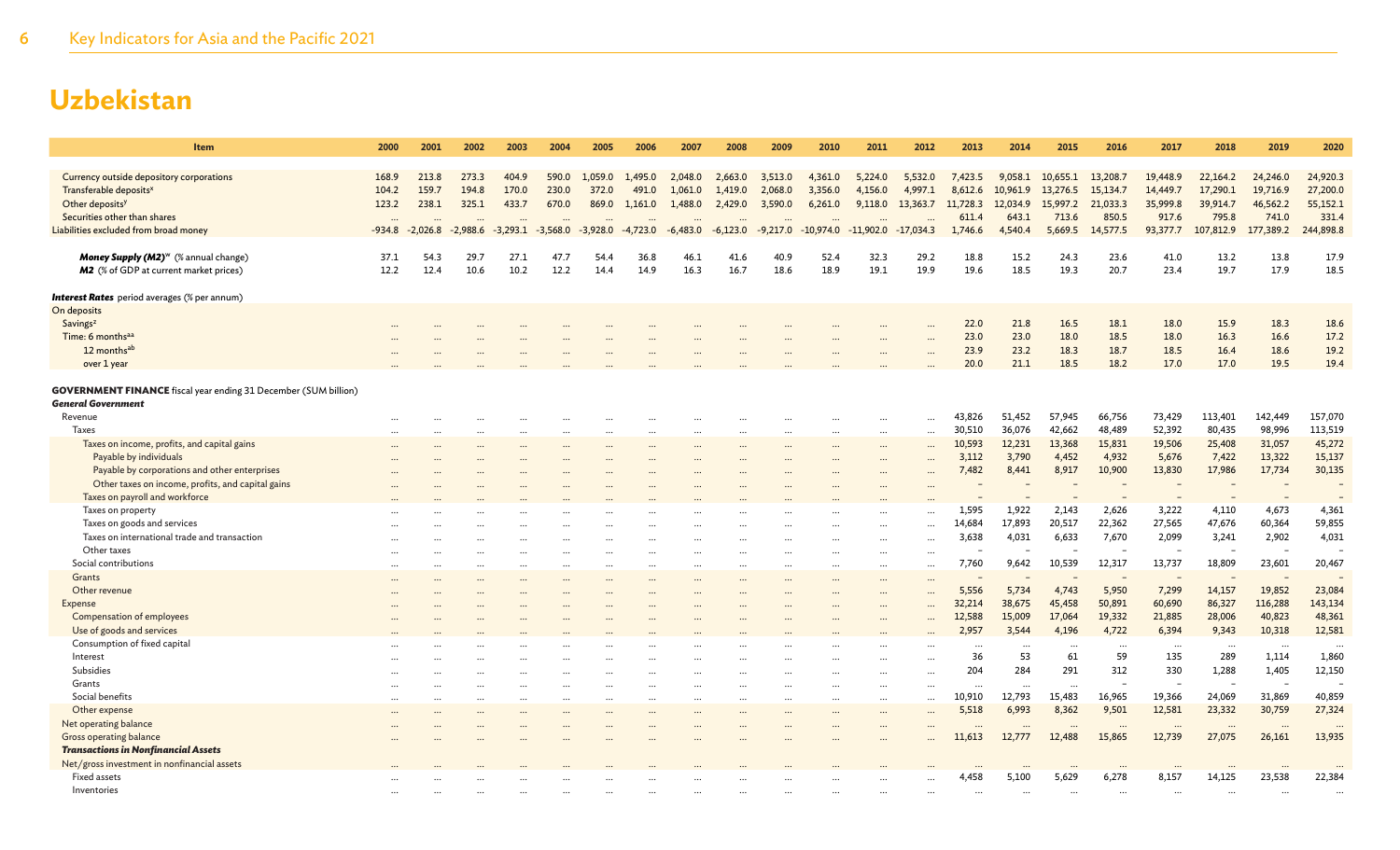| Item                                                                | 2000    | 2001      | 2002      | 2003      | 2004  | 2005     | 2006      | 2007      | 2008   | 2009      | 2010      | 2011      | 2012      | 2013        | 2014                 | 2015        | 2016        | 2017                 | 2018        | 2019        | 2020                 |
|---------------------------------------------------------------------|---------|-----------|-----------|-----------|-------|----------|-----------|-----------|--------|-----------|-----------|-----------|-----------|-------------|----------------------|-------------|-------------|----------------------|-------------|-------------|----------------------|
| Valuables                                                           |         |           |           |           |       |          |           |           |        |           |           |           |           |             |                      |             |             |                      |             |             |                      |
| Nonproduced assets                                                  |         |           |           |           |       |          |           |           |        |           |           |           |           |             |                      | $\ddotsc$   |             | $\ddotsc$            |             | $\cdots$    | $\ddot{\phantom{a}}$ |
| Expenditure                                                         |         |           |           |           |       |          |           |           |        |           |           |           |           | 36,671      | 43,775               | 51,086      | 57,169      | 68,847               | 100,452     | 139,827     | 165,519              |
| Net lending/Net borrowing                                           |         |           |           |           |       |          |           |           |        |           |           |           |           | 7,155       | 7,677                | 6,859       | 9,587       | 4,582                | 12,950      | 2,622       | $-8,449$             |
| Primary balance                                                     |         |           |           |           |       |          |           |           |        |           |           |           |           | 7,191       | 7,730                | 6,920       | 9,647       | 4,717                | 13,239      | 3,736       | $-6,589$             |
| <b>Transactions in Financial Assets and Liabilities (Financing)</b> |         |           |           |           |       |          |           |           |        |           |           |           |           |             |                      |             |             |                      |             |             |                      |
| Net acquisition of financial assets                                 |         |           |           |           |       |          |           |           |        |           |           |           |           | 7,047       | 7,665                | 7,109       | 9,839       | 4,623                | 11,802      | 1,621       | $-8,591$             |
| Domestic                                                            |         |           |           |           |       |          |           |           |        |           |           |           | $\ddotsc$ | 7,047       | 7,665                | 7,109       | 9,839       | 4,623                | 11,802      | 1,621       | $-8,591$             |
| External                                                            |         |           |           |           |       |          | $\ddotsc$ |           |        |           |           |           | $\ddots$  | $\cdots$    | $\cdots$             | $\cdots$    | $\cdots$    | $\cdots$             | $\cdots$    | $\ddotsc$   | $\ddotsc$            |
| Net incurrence of liabilities                                       |         |           | $\ddotsc$ | $\ddotsc$ |       |          | $\cdots$  |           |        |           |           |           | $\ddotsc$ | $-108$      | $-12$                | 250         | 251         | 41                   | $-1,148$    | $-1,001$    | $-142$               |
| Domestic                                                            |         |           | $\cdots$  | $\ddotsc$ |       |          | $\cdots$  |           |        |           |           | $\cdots$  | $\ddots$  | $-108$      | $-12$                | 250         | 251         | 41                   | $-1,148$    | 579         | 2,247                |
| External                                                            |         |           |           |           |       |          |           |           |        |           |           |           |           |             |                      |             |             |                      |             | $-1,580$    | $-2,389$             |
|                                                                     |         |           |           |           |       |          |           |           |        |           |           |           |           |             |                      |             |             |                      |             |             |                      |
| <b>Government Finance</b> (% of GDP at current market prices)       |         |           |           |           |       |          |           |           |        |           |           |           |           |             |                      |             |             |                      |             |             |                      |
| Revenue                                                             |         |           |           |           |       |          |           |           |        |           |           |           |           | 30.3        | 29.0                 | 27.6        | 27.5        | 24.3                 | 27.9        | 27.9        | 27.1<br>19.6         |
| Taxes                                                               |         |           |           |           |       |          |           |           |        |           |           |           |           | 21.1<br>2.2 | 20.4                 | 20.3        | 20.0<br>2.0 | 17.3<br>1.9          | 19.8        | 19.4        |                      |
| Taxes payable by individuals                                        |         |           |           |           |       |          |           |           |        |           |           |           |           |             | 2.1                  | 2.1         |             |                      | 1.8         | 2.6         | 2.6                  |
| Taxes payable by corporations and other enterprises                 |         |           |           |           |       |          |           |           |        |           |           |           | $\ddots$  | 5.2<br>25.4 | 4.8<br>24.7          | 4.2         | 4.5<br>23.6 | 4.6                  | 4.4         | 3.5<br>27.4 | 5.2                  |
| Expenditure                                                         |         |           |           |           |       |          |           |           |        |           |           | .         | $\ddots$  | 4.9         | 4.3                  | 24.3<br>3.3 | 4.0         | 22.8<br>1.5          | 24.7<br>3.2 | 0.5         | 28.5<br>$-1.5$       |
| Net lending/Net borrowing                                           |         |           |           |           |       |          |           |           |        |           |           |           | $\ddotsc$ | 5.0         | 4.4                  | 3.3         | 4.0         | 1.6                  | 3.3         | 0.7         | $-1.1$               |
| Primary balance                                                     |         |           |           |           |       |          |           |           |        |           |           |           |           |             |                      |             |             |                      |             |             |                      |
| <b>Expenditure by Function, General Government</b>                  |         |           |           |           |       |          |           |           |        |           |           |           |           |             |                      |             |             |                      |             |             |                      |
| Total expenditure                                                   |         |           |           |           |       |          |           |           |        |           |           |           |           | 31,614      | 37,709               | 43,702      | 48,731      | 58,292               | 82,315      | 117,449     | 142,208              |
| General public services                                             |         |           |           |           |       |          |           |           |        |           |           |           |           | 1,685       | 2,030                | 2,365       | 2,769       | 4,059                | 10,710      | 11,342      | 1,858                |
| Defense                                                             |         |           |           |           |       |          |           |           |        |           |           |           |           |             |                      |             | $\ddotsc$   | $\ddot{\phantom{0}}$ |             | $\ddots$    | $\ddotsc$            |
| Public order and safety                                             |         |           |           |           |       |          |           |           |        |           |           |           |           | $\ddotsc$   | $\ddot{\phantom{a}}$ | $\ddotsc$   | $\ddotsc$   | $\ddotsc$            | $\cdots$    | $\cdots$    | $\ddots$             |
| Economic affairs                                                    |         |           |           |           |       |          |           |           |        |           |           | .         | $\ddotsc$ | 5,189       | 6,072                | 6,900       | 7,671       | 9,723                | 10,496      | 17,545      | 22,324               |
| Environmental protection                                            |         |           | $\ddotsc$ | $\ddotsc$ |       |          | $\ddotsc$ |           |        | $\ddotsc$ |           |           | $\ddotsc$ | 22          | 26                   | 27          | 29          | 103                  | 212         | 238         | 242                  |
| Housing and community amenities                                     | $\cdot$ | $\ddotsc$ | $\ddotsc$ | $\ddotsc$ |       | $\cdots$ | $\cdots$  | $\ddotsc$ |        | $\cdots$  | $\ddotsc$ | $\cdots$  | $\cdots$  | 429         | 609                  | 669         | 718         | 895                  | 2,232       | 3,487       | 4,241                |
| Health                                                              |         |           |           |           |       |          |           |           |        |           |           | $\ddotsc$ | $\ddotsc$ | 3,435       | 4,164                | 5,236       | 5,836       | 6,785                | 9,411       | 12,891      | 19,419               |
| Recreation, culture, and religion                                   |         |           |           |           |       |          |           |           |        |           |           |           | $\ddotsc$ | 435         | 504                  | 510         | 600         | 1,036                | 1,671       | 2,928       | 3,096                |
| Education                                                           |         |           |           |           |       |          |           |           |        |           |           |           |           | 9,517       | 11,501               | 12,529      | 14,220      | 16,140               | 21,925      | 35,838      | 36,820               |
| Social protection                                                   |         |           |           |           |       |          |           |           |        |           |           |           | $\ddotsc$ | 10,903      | 12,802               | 15,466      | 16,889      | 19,551               | 25,657      | 33,182      | 54,207               |
|                                                                     |         |           |           |           |       |          |           |           |        |           |           |           |           |             |                      |             |             |                      |             |             |                      |
| <b>Expenditure by Function</b> (% of GDP at current market prices)  |         |           |           |           |       |          |           |           |        |           |           |           |           |             |                      |             |             |                      |             |             |                      |
| Education                                                           |         |           |           |           |       |          |           |           |        |           |           |           |           | 6.6         | 6.5                  | 6.0         | 5.9         | 5.3                  | 5.4         | 7.0         | 6.3                  |
| Health                                                              |         |           |           |           |       |          |           |           |        |           |           |           | $\ddotsc$ | 2.4         | 2.4                  | 2.5         | 2.4         | 2.2                  | 2.3         | 2.5         | 3.3                  |
| Social protection                                                   |         |           |           |           |       |          |           |           |        |           |           |           |           | 7.5         | 7.2                  | 7.4         | 7.0         | 6.5                  | 6.3         | 6.5         | 9.3                  |
| <b>EXTERNAL TRADE</b> calendar year (\$ million)                    |         |           |           |           |       |          |           |           |        |           |           |           |           |             |                      |             |             |                      |             |             |                      |
| Exports, fob                                                        | 3,265   | 3,170     | 2,988     | 3,725     | 4,853 | 5,409    | 6,390     | 8,992     | 11,493 | 11,771    | 13,023    | 15,021    | 13,600    | 14,323      | 13,546               | 12,508      | 12,095      | 12,554               | 13,991      | 17,459      | 15,128               |
| Imports, cif                                                        | 2,947   | 3,137     | 2,712     | 2,964     | 3,816 | 4,091    | 4,782     | 6,728     | 9,704  | 9,438     | 9,176     | 11,345    | 12,817    | 13,947      | 13,984               | 12,417      | 12,138      | 14,012               | 19,439      | 24,292      | 21,172               |
| Trade balance                                                       | 317     | 34        | 276       | 761       | 1,037 | 1,318    | 1,608     | 2,263     | 1,789  | 2,333     | 3,848     | 3,677     | 783       | 376         | $-439$               | 91          | $-43$       | $-1,459$             | $-5,449$    | $-6,833$    | $-6,044$             |
|                                                                     |         |           |           |           |       |          |           |           |        |           |           |           |           |             |                      |             |             |                      |             |             |                      |
| <b>External Trade</b> (% annual change)                             |         |           |           |           |       |          |           |           |        |           |           |           |           |             |                      |             |             |                      |             |             |                      |
| Exports                                                             | 0.9     | $-2.9$    | $-5.7$    | 24.6      | 30.3  | 11.5     | 18.1      | 40.7      | 27.8   | 2.4       | 10.6      | 15.3      | $-9.5$    | 5.3         | $-5.4$               | $-7.7$      | $-3.3$      | 3.8                  | 11.4        | 24.8        | $-13.4$              |
| Imports                                                             | $-5.3$  | 6.4       | $-13.6$   | 9.3       | 28.7  | 7.2      | 16.9      | 40.7      | 44.2   | $-2.7$    | $-2.8$    | 23.6      | 13.0      | 8.8         | 0.3                  | $-11.2$     | $-2.2$      | 15.4                 | 38.7        | 25.0        | $-12.8$              |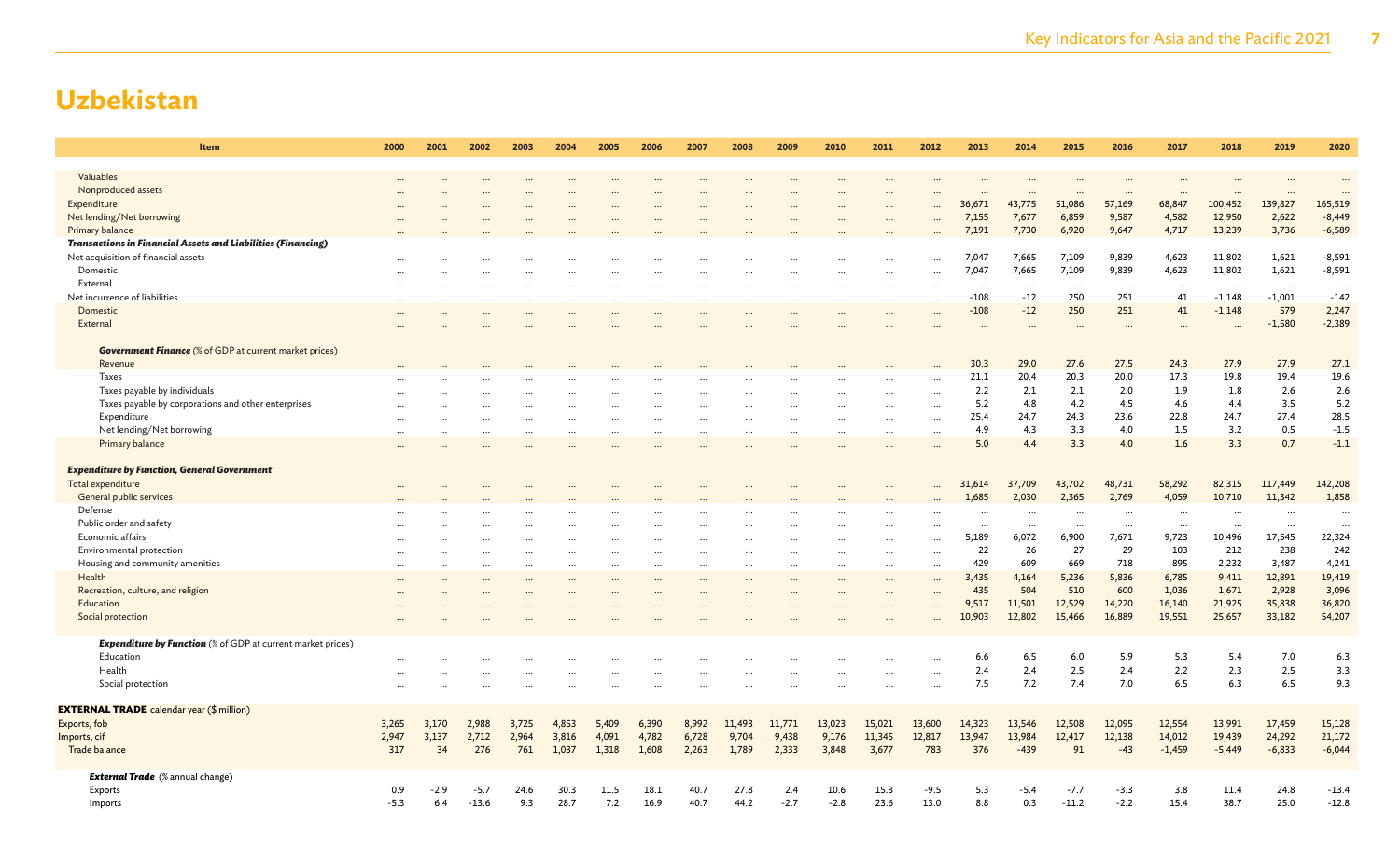| Item                                                         | 2000       | 2001                    | 2002           | 2003           | 2004           | 2005           | 2006       | 2007       | 2008           | 2009           | 2010               | 2011       | 2012                     | 2013                     | 2014                     | 2015                     | 2016       | 2017       | 2018       | 2019       | 2020       |
|--------------------------------------------------------------|------------|-------------------------|----------------|----------------|----------------|----------------|------------|------------|----------------|----------------|--------------------|------------|--------------------------|--------------------------|--------------------------|--------------------------|------------|------------|------------|------------|------------|
| <b>Direction of Trade</b> calendar year (\$ million)         |            |                         |                |                |                |                |            |            |                |                |                    |            |                          |                          |                          |                          |            |            |            |            |            |
| Exports, total                                               | 3,788      | 3,527                   | 3,221          | 2,871          | 3.413          | 4,521          | 10,013     | 12,897     | 8,652          | 4,677          | 7,531              | 8,278      | 6,238                    | 7,176                    | 6,109                    | 5,069                    | 8,975      | 10,392     | 11,224     | 14,914     | 13,127     |
| 1. China, People's Republic of                               | 1,289      | 1,200                   | 1,097          | 975            | 1,172          | 1,555          | 3,446      | 4,439      | 2,977          | 1,610          | 2,592              | 2,849      | 2,147                    | 2,470                    | 2,102                    | 1,745                    | 1,402      | 1,590      | 2,166      | 2,388      | 1,341      |
| 2. Russian Federation                                        | 712        | 663                     | 606            | 539            | 647            | 859            | 1,904      | 2,452      | 1,645          | 889            | 1,432              | 1,574      | 1,186                    | 1,364                    | 1,161                    | 964                      | 1,237      | 1,527      | 1,735      | 2,067      | 1,172      |
| 3. Kazakhstan                                                | 178        | 165                     | 151            | 134            | 162            | 214            | 475        | 612        | 410            | 222            | 357                | 393        | 296                      | 340                      | 290                      | 240                      | 877        | 991        | 1,355      | 1,307      | 761        |
| 4. Turkey                                                    | 306        | 285                     | 260            | 232            | 278            | 369            | 818        | 1,053      | 707            | 382            | 615                | 676        | 509                      | 586                      | 499                      | 414                      | 654        | 834        | 867        | 1,150      | 985        |
| 5. Afghanistan                                               | 320        | 298                     | 272            | 242            | 291            | 386            | 856        | 1,102      | 739            | 400            | 643                | 707        | 533                      | 613                      | 522                      | 433                      | 416        | 508        | 467        | 455        | 571        |
| 6. Kyrgyz Republic                                           | 60         | 56                      | 51             | 45             | 54             | 72             | 160        | 206        | 138            | 75             | 120                | 132        | 100                      | 115                      | 98                       | 81                       | 114        | 169        | 333        | 657        | 740        |
| 7. Iran                                                      | 305        | 284                     | 259            | 231            | 277            | 367            | 815        | 1,049      | 704            | 380            | 613                | 673        | 507                      | 584                      | 497                      | 412                      | 342        | 258        | 164        | 209        | 136        |
| 8. Tajikistan                                                | 3          | $\overline{\mathbf{3}}$ | $\overline{2}$ | $\overline{2}$ | $\overline{3}$ | $\overline{3}$ | -8         | 10         | $\overline{7}$ | $\overline{4}$ | 6                  | 6          | 5                        | 6                        | 5                        | $\overline{4}$           | 43         | 75         | 142        | 222        | 289        |
| 9. France                                                    |            | $\Omega$                | $\Omega$       | $\Omega$       | $\Omega$       | $\Omega$       | $\circ$    | $\Omega$   | $\Omega$       | $\Omega$       | $\Omega$           | $\Omega$   | $\Omega$                 | $\Omega$                 | $\mathbf 0$              | $\Omega$                 | 103        | 124        | 165        | 176        | 83         |
| 10. Ukraine                                                  | 22         | 20                      | 18             | 16             | 20             | 26             | 58         | 74         | 50             | 27             | 43                 | 48         | 36                       | 41                       | 35                       | 29                       | 47         | 100        | 98         | 109        | 119        |
| Imports, total                                               | 5,857      | 6.073                   | 5.700          | 6,984          | 7.424          | 7.244          | 7,420      | 10.282     | 15,166         | 12,918         | 16,351             | 19,256     | 18,406                   | 23,508                   | 24,617                   | 20,960                   | 11,328     | 12,035     | 17,312     | 21,855     | 19,955     |
| 1. China, People's Republic of                               | 1,090      | 1,130                   | 1,061          | 1,299          | 1,387          | 1,354          | 1,387      | 1,922      | 2,835          | 2,415          | 3,057              | 3,600      | 3,441                    | 4,395                    | 4,602                    | 3,918                    | 2,234      | 2,701      | 3,540      | 5,052      | 4,426      |
| 2. Russian Federation                                        | 1,118      | 1,160                   | 1,088          | 1,333          | 1,423          | 1,389          | 1,423      | 1,972      | 2,909          | 2,478          | 3,136              | 3,694      | 3,530                    | 4,509                    | 4,722                    | 4,020                    | 2,275      | 2,564      | 3,383      | 3,974      | 4,080      |
| 3. Korea, Republic of                                        | 518        | 537                     | 504            | 618            | 659            | 644            | 659        | 914        | 1,348          | 1,148          | 1,453              | 1,711      | 1,635                    | 2,089                    | 2,187                    | 1,862                    | 807        | 1,157      | 1,936      | 2,524      | 1,935      |
| 4. Kazakhstan                                                | 397        | 411                     | 386            | 473            | 505            | 493            | 505        | 700        | 1,032          | 879            | 1,112              | 1,310      | 1,252                    | 1,599                    | 1,675                    | 1,426                    | 936        | 975        | 1,544      | 1,909      | 2,094      |
| 5. Turkey                                                    | 232        | 241                     | 226            | 277            | 296            | 289            | 296        | 410        | 604            | 515            | 652                | 767        | 733                      | 937                      | 981                      | 835                      | 475        | 594        | 1,097      | 1,297      | 1,073      |
| 6. Germany                                                   | 278        | 288                     | 271            | 331            | 354            | 345            | 354        | 490        | 723            | 616            | 780                | 919        | 878                      | 1,121                    | 1,174                    | 1,000                    | 481        | 574        | 700        | 885        | 692        |
| 7. Lithuania                                                 | 120        | 125                     | 117            | 143            | 153            | 150            | 153        | 212        | 313            | 267            | 338                | 398        | 380                      | 485                      | 508                      | 433                      | 277        | 258        | 277        | 442        | 471        |
| 8. Japan                                                     | 173        | 179                     | 168            | 206            | 220            | 214            | 220        | 304        | 449            | 382            | 484                | 570        | 545                      | 696                      | 728                      | 620                      | 239        | 141        | 684        | 381        | 199        |
| 9. India                                                     | 175        | 181                     | 170            | 208            | 222            | 217            | 222        | 308        | 455            | 387            | 490                | 577        | 552                      | 705                      | 738                      | 628                      | 309        | 282        | 252        | 319        | 420        |
| 10. United States                                            | 75         | 78                      | 73             | 89             | 96             | 93             | 96         | 132        | 195            | 166            | 211                | 248        | 237                      | 303                      | 317                      | 270                      | 389        | 149        | 314        | 498        | 212        |
| BALANCE OF PAYMENTS <sup>ac</sup> calendar year (\$ million) |            |                         |                |                |                |                |            |            |                |                |                    |            |                          |                          |                          |                          |            |            |            |            |            |
| Current account balance                                      | 215.0      | $-113.0$                | 117.0          | 881.0          | 1,215.0        | 1,949.0        | 2,933.0    | 1,632.0    | 2,485.0        | 735.0          | 2,516.6            | 2,770.7    | 1,196.1                  | 1,302.2                  | 2,073.4                  | 888.2                    | 213.2      | 1,477.9    | -3,593.2   | $-3,365.6$ | $-3,138.4$ |
| Balance on goods                                             | 494.0      | 186.0                   | 324.0          | 835.0          | 1.202.0        | 1,447.0        | 1,774.0    | 1,895.0    | 2,205.0        | 1,976.0        | 913.0              | $-67.9$    | $-2,497.1$               | $-2,812.1$               | $-2,957.9$               | $-2,094.5$               | $-2.392.1$ | $-2,215.8$ | $-6,866.9$ | $-7,291.3$ | $-6,225.2$ |
| Exports                                                      | 2.935.0    | 2.740.0                 | 2.510.0        | 3.240.0        | 4.263.0        | 4,757.0        | 5.615.0    | 7,692.0    | 10,811.0       |                | 10.352.01 10.647.9 | 12,405.1   | 10.848.6                 | 11.150.0                 | 10.556.2                 | 9,481.5                  | 8.645.2    | 10,161.5   | 11,385.6   | 13,898.6   | 12,823.2   |
| Imports                                                      | $-2.441.0$ | $-2.554.0$              | $-2.186.0$     | $-2,405.0$     | $-3.061.0$     | -3,310.0       | $-3,841.0$ | $-5,797.0$ | $-8,606.0$     | $-8,376.0$     | 9,735.0            | 12,473.0   | 13.345.6                 | 13,962.0                 | 13,514.1                 | 11,576.0                 | 11,037.3   | 12,377.3   | 18,252.4   | 21,190.0   | 19,048.3   |
| Balance on services <sup>ac</sup>                            | -73.0      | $-137.0$                | $-182.0$       | $-273.0$       | $-342.0$       | $-155.0$       | $-12.0$    | $-117.0$   | 365.0          | $-1,097.0$     | $-1,253.0$         | $-1,286.9$ | $-1,340.6$               | $-950.2$                 | $-518.1$                 | $-735.5$                 | $-1,539.0$ | $-1,842.1$ | $-2,441.6$ | $-2,266.1$ | $-1,811.8$ |
| Credit                                                       |            |                         |                |                |                |                |            |            |                |                | 1,405.3            | 1,832.3    | 2,125.1                  | 2,432.3                  | 2,370.5                  | 2,357.8                  | 1,904.7    | 2,250.7    | 2,749.5    | 3,094.8    | 1,699.5    |
| <b>Debit</b>                                                 |            |                         |                |                |                |                |            |            |                |                | 2.658.3            | 3.119.3    | 3.465.6                  | 3.382.5                  | 2.888.5                  | 3.093.3                  | 3.443.7    | 4,092.8    | 5,191.1    | 5,360.9    | 3,511.3    |
| Balance on primary income                                    |            |                         |                |                |                |                |            |            |                |                | 854.8              | 1,134.1    | 793.1                    | 1,222.1                  | 1,114.9                  | 1,426.6                  | 852.7      | 1,212.9    | 1,507.5    | 737.2      | $-241.0$   |
| Credit                                                       |            |                         |                |                |                |                |            |            |                |                | 1.129.9            | 1.496.5    | 1,355.0                  | 1,756.6                  | 1,625.5                  | 2,025.2                  | 2.210.4    | 2,597.5    | 3,205.2    | 2,957.3    | 1,658.3    |
| Debit                                                        | $\cdots$   | $\cdots$                |                | $\ddotsc$      |                | $\ddotsc$      | $\ddotsc$  |            |                | $\cdots$       | 275.1              | 362.4      | 561.9                    | 534.5                    | 510.6                    | 598.6                    | 1,357.7    | 1,384.6    | 1,697.6    | 2,220.1    | 1,899.4    |
| Balance on secondary incomeae                                | 13.0       | 43.0                    | 120.0          | 318.0          | 354.0          | 658.0          | 1.171.0    | $-146.0$   | $-80.0$        | $-144.0$       | 2.001.9            | 2.991.5    | 4,240.7                  | 3.842.4                  | 4.434.4                  | 2,291.5                  | 3.291.6    | 4,322.9    | 4,207.7    | 5,454.5    | 5,139.5    |
| Credit                                                       |            |                         |                |                |                |                |            |            |                |                | 2,393.6            | 3.511.2    | 4,804.2                  | 4,731.7                  | 5,237.6                  | 2,874.0                  | 3,727.2    | 4,816.1    | 4,822.9    | 6,040.3    | 5,584.8    |
| Debit                                                        |            |                         |                |                |                |                |            |            |                |                | 391.7              | 519.7      | 563.5                    | 889.4                    | 803.1                    | 582.6                    | 435.6      | 493.1      | 615.2      | 585.7      | 445.3      |
| Capital account <sup>af</sup>                                | $\cdots$   | $\cdots$                |                | 14.0           | $-702.0$       | -1,181.0       | $-1,369.0$ | $-216.0$   | 1,056.0        | 1,144.0        |                    | 7.0        | $\overline{\phantom{a}}$ | $\overline{\phantom{a}}$ | $\overline{\phantom{a}}$ | $\overline{\phantom{a}}$ | 13.6       | 99.8       | 143.0      | 254.0      | 25.2       |
| Credit                                                       |            |                         |                |                |                |                |            |            |                |                |                    | 7.0        |                          |                          |                          |                          | 13.6       | 100.4      | 145.7      | 254.0      | 25.2       |
| <b>Debit</b>                                                 |            |                         |                |                |                |                |            |            |                |                |                    |            |                          |                          |                          |                          |            | 0.6        | 2.6        |            |            |
| Financial account                                            |            | $\cdots$                |                | -324.0         | -497.0         | $-1.005.0$     | -659.0     | $-1,691.0$ | 1,303.0        | 764.0          | 481.6              | $-251.0$   | 449.0                    | $-1,342.3$               | 1.499.7                  | 755.6                    | $-15.9$    | $-671.5$   | $-1,316.2$ | $-6,471.7$ | $-5,411.2$ |
| Direct investment                                            | 75.0       | 83.0                    | 65.0           | 70.0           | 187.0          | 88.0           | 195.0      | 739.0      | 711.0          | 842.0          | $-1,659.8$         | $-1,611.4$ | $-741.2$                 | -687.3                   | $-804.2$                 | $-1,036.6$               | $-1,656.8$ | $-1,788.3$ | $-622.8$   | $-2,313.4$ | $-1,723.9$ |
| Portfolio investment                                         |            |                         | $\cdots$       |                |                |                |            |            |                |                | $-0.6$             | $-5.7$     | $-0.7$                   | $-1.3$                   | $-1.7$                   | $-0.6$                   | $-2.0$     | $-3.1$     | $-13.0$    | $-1,345.7$ | $-1,389.5$ |
| <b>Financial derivatives</b>                                 |            |                         | $\ddotsc$      | $\ddotsc$      | $\ddotsc$      |                | $\ddotsc$  |            |                |                |                    |            |                          |                          |                          |                          |            |            | 1.3        | 4.3        | 6.4        |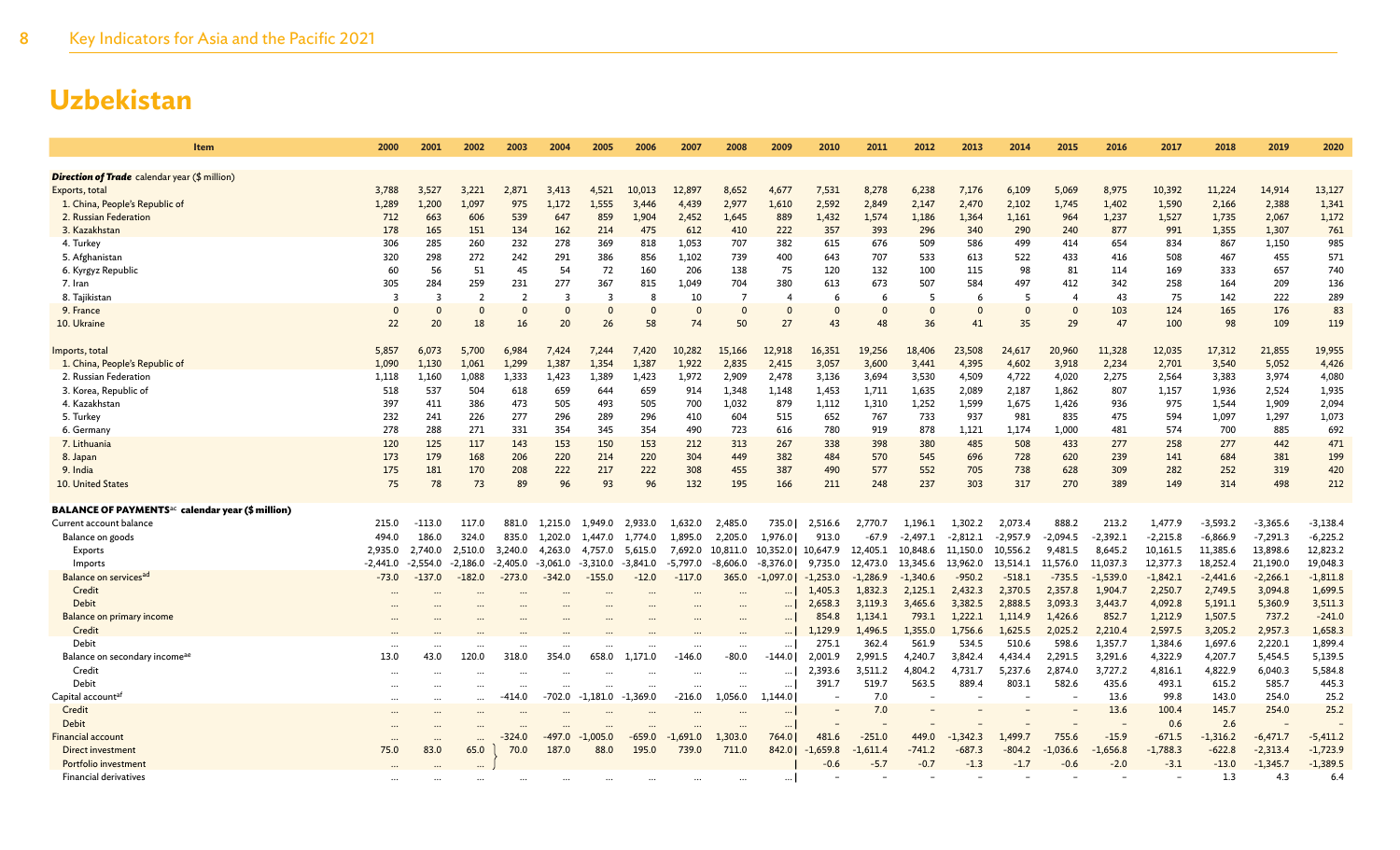| <b>Item</b>                                                               | 2000               | 2001               | 2002               | 2003               | 2004               | 2005                   | 2006               | 2007               | 2008               | 2009               | 2010                | 2011                  | 2012                | 2013                   | 2014                | 2015                | 2016                | 2017                  | 2018                | 2019                     | 2020                   |
|---------------------------------------------------------------------------|--------------------|--------------------|--------------------|--------------------|--------------------|------------------------|--------------------|--------------------|--------------------|--------------------|---------------------|-----------------------|---------------------|------------------------|---------------------|---------------------|---------------------|-----------------------|---------------------|--------------------------|------------------------|
|                                                                           |                    |                    |                    |                    |                    |                        |                    |                    |                    |                    |                     |                       |                     |                        |                     |                     |                     |                       |                     |                          |                        |
| Other investment <sup>ag</sup><br>Net errors and omissions                |                    |                    | $\cdots$           | $-394.0$           | $-684.0$           | $-1.093.0$             | $-854.0$           | $-2,430.0$         | 592.0              | $-78.0$            | 2,142.0<br>$-779.6$ | 1,366.2<br>$-504.2$   | 1.190.9<br>$-813.4$ | $-653.8$<br>$-1,898.8$ | 2,305.7<br>$-941.2$ | 1,792.8<br>85.2     | 1.642.9<br>309.7    | 1,120.0<br>$-2,505.2$ | $-681.7$<br>570.2   | $-2,816.8$<br>$-1,953.5$ | $-2,304.1$<br>$-901.3$ |
| Overall balance                                                           | 96.0               | -16.0              | $\cdots$<br>25.0   | 467.0              | 512.0              | 768.0                  | 1,564.0            | 1,416.0            | 3,541.0            | 1,879.0            | $-1,255.4$          | $-2,524.5$            | 66.3                | $-745.7$               | 367.6               | $-217.8$            | $-552.4$            | 256.0                 | 1,563.7             | $-1,406.6$               | $-1,396.6$             |
| Reserves and related items                                                |                    |                    |                    |                    |                    |                        |                    |                    |                    | $\cdots$           | 1,255.4             | 2,524.5               | $-66.3$             | 745.7                  | $-367.6$            | 217.8               | 552.4               | $-256.0$              | $-1,563.7$          | 1,406.6                  | 1,396.6                |
| International investment position                                         |                    |                    |                    |                    |                    |                        |                    |                    |                    |                    | 11,843.6            | 15,616.1              | 19,461.8            | 17,040.4               | 19,647.4            | 18,989.3            | 21,377.5            | 22,622.1              | 22,079.9            | 19,799.5                 | 20,367.1               |
|                                                                           |                    |                    |                    |                    |                    |                        |                    |                    |                    |                    |                     |                       |                     |                        |                     |                     |                     |                       |                     |                          |                        |
| <b>Balance of Payments</b> (% of GDP at current market prices)            |                    |                    |                    |                    |                    |                        |                    |                    |                    |                    |                     |                       |                     |                        |                     |                     |                     |                       |                     |                          |                        |
| Exports                                                                   | 21.3               | 38.4               | 25.4               | 31.9               | 35.3               | 33.0                   | 32.3               | 34.4               | 36.5               | 30.6               | 22.7                | 21.8                  | 16.9                | 16.2                   | 13.8                | 11.6                | 10.6                | 17.2                  | 22.6                | 24.1                     | 22.2                   |
| Imports                                                                   | 17.7               | 35.8               | 22.1               | 23.7               | 25.3               | 23.0                   | 22.1               | 25.9               | 29.0               | 24.7               | 20.8                | 22.0                  | 20.9                | 20.2                   | 17.6                | 14.1                | 13.5                | 20.9                  | 36.2                | 36.7                     | 33.0                   |
| Balance on goods                                                          | 3.6                | 2.6                | 3.3                | 8.2                | 9.9                | 10.1                   | 10.2               | 8.5                | 7.4                | 5.8                | 1.9                 | $-0.1$                | $-3.9$              | $-4.1$                 | $-3.9$              | $-2.6$              | $-2.9$              | $-3.7$                | $-13.6$             | $-12.6$                  | $-10.8$                |
| Current account balance                                                   | 1.6                | $-1.6$             | 1.2                | 8.7                | 10.1               | 13.5                   | 16.9               | 7.3                | 8.4                | 2.2                | 5.4                 | 4.9                   | 1.9                 | 1.9                    | 2.7                 | 1.1                 | 0.3                 | 2.5                   | $-7.1$              | $-5.8$                   | $-5.4$                 |
| Overall balance                                                           | 0.7                | $-0.2$             | 0.3                | 4.6                | 4.2                | 5.3                    | 9.0                | 6.3                | 11.9               | 5.6                | $-2.7$              | $-4.4$                | 0.1                 | $-1.1$                 | 0.5                 | $-0.3$              | $-0.7$              | 0.4                   | 3.1                 | $-2.4$                   | $-2.4$                 |
|                                                                           |                    |                    |                    |                    |                    |                        |                    |                    |                    |                    |                     |                       |                     |                        |                     |                     |                     |                       |                     |                          |                        |
| <b>INTERNATIONAL RESERVES</b> as of end of period (\$ million)<br>Totalah | 1.273.0            | 1.212.0            | 1.215.0            | 1,659.3            | 2,146.5            | 2,900.0                | 4,700.0            | 7,500.0            |                    | 9,500.0 12,200.0   | 14,600.0            | 18,049.0 22,133.0     |                     | 22,481.4               | 24.139.7            | 24,306.8            | 26,428.8            | 28,076.9              | 27,081.4            | 29,172.1                 | 34,904.0               |
| Gold, national valuation                                                  | 589.1              | 533.9              | 505.8              | 558.0              | 418.5              |                        |                    |                    |                    |                    |                     |                       |                     | 8,398.9                | 10,592.9            | 10,640.7            | 12,256.6            | 14,034.1              | 14,640.8            | 16,329.2                 | 20,216.7               |
| Foreign exchange                                                          | 683.8              | 678.0              | 709.8              | 1,101.2            | ,728.0             | $\ddotsc$<br>$\ddotsc$ | $\ddotsc$<br>      | $\cdots$           | $\cdots$           | <br>$\cdots$       | $\ddotsc$           | $\ddotsc$<br>$\cdots$ | $\cdots$            | 13,672.7               | 13,161.3            | 13,297.4            | 13,814.6            | 13,663.9              | 12,070.6            | 12,474.9                 | 14,303.9               |
| Reserve position in the IMF                                               | 0.0                | 0.0                | 0.0                | 0.0                | 0.0                | 0.0                    | 0.0                | 0.0                | 0.0                | 0.0                | 0.0                 | 0.0                   | 0.0                 | 0.0                    | 0.0                 | 0.0                 | 0.0                 | 0.0                   | 0.0                 | 0.0                      | 0.0                    |
| SDRs                                                                      | 0.4                | 0.8                | 1.1                | 0.1                | 0.0                | 0.0                    | 0.0                | 0.0                | 0.7                | 412.7              | 405.4               | 404.2                 | 404.6               | 409.8                  | 385.5               | 368.7               | 357.7               | 378.9                 | 370.1               | 368.0                    | 383.3                  |
|                                                                           |                    |                    |                    |                    |                    |                        |                    |                    |                    |                    |                     |                       |                     |                        |                     |                     |                     |                       |                     |                          |                        |
| <b>EXCHANGE RATESai</b> (SUM-\$)                                          |                    |                    |                    |                    |                    |                        |                    |                    |                    |                    |                     |                       |                     |                        |                     |                     |                     |                       |                     |                          |                        |
| End of period                                                             |                    |                    |                    |                    |                    | 1,171.0                | 1,240.0            | 1,290.0            | 1,393.0            | 1,511.4            | 1,640.0             | 1,795.0               | 1,984.0             | 2,103.7                | 2,319.6             | 2,583.5             | 2,981.9             | 5,202.7               | 8,079.9             | 8,883.6                  | 10,094.2               |
| Average of period                                                         | 236.6              | 690.8              | 754.3              | 969.0              |                    | 1,014.4 1,106.1        | 1,215.6            | 1,260.8            | 1,314.2            | 1,458.8            | 1,578.4             | 1,706.6               | 1,878.7             | 2,095.0                | 2,310.9             | 2,568.0             | 2,965.3             | 5,113.9               | 8,069.6             | 8,836.8                  | 10,054.3               |
|                                                                           |                    |                    |                    |                    |                    |                        |                    |                    |                    |                    |                     |                       |                     |                        |                     |                     |                     |                       |                     |                          |                        |
| <b>EXTERNAL INDEBTEDNESS</b> as of end of year (\$ million)               |                    |                    |                    |                    |                    |                        |                    |                    |                    |                    |                     |                       |                     |                        |                     |                     |                     |                       |                     |                          |                        |
| Total debt outstanding and disbursed                                      | 4.948.0            | 5,211.4            | 5,140.4            | 5,321.6            | 5.204.7            | 4,631.8                | 4,513.8            | 4,655.7            | 5,070.5            | 7,027.5            | 7,801.8             | 8,299.8               | 9,106.6             | 10,575.9               | 12,451.3            | 13,955.0            | 15,705.2            | 16,792.2              | 17,541.5            | 21,745.1                 | $\cdots$               |
| Long-term debt<br>Public and publicly guaranteed                          | 4,232.2<br>3.765.6 | 4,297.9<br>3.896.9 | 4,401.8<br>4,004.7 | 4.640.9<br>4.147.9 | 4,610.3<br>4.107.1 | 4.167.7<br>3.625.9     | 3,935.5<br>3,318.3 | 4,042.0<br>3.179.4 | 4,494.9<br>3.188.5 | 6,386.2<br>3,268.8 | 7,153.6<br>3,423.1  | 7,665.8<br>3,755.8    | 8,095.7<br>3.970.8  | 9,757.9<br>4,276.9     | 11,575.1<br>4,711.0 | 12,919.6<br>5,605.1 | 14,751.6<br>6,602.9 | 15,579.8<br>7,545.3   | 16,473.5<br>9,412.6 | 20,170.8<br>11,789.8     | $\cdots$               |
| Private nonguaranteed                                                     | 466.6              | 401.0              | 397.1              | 493.0              | 503.2              | 541.8                  | 617.2              | 862.6              | 1,306.5            | 3,117.4            | 3,730.5             | 3,910.0               | 4,124.8             | 5,481.0                | 6,864.1             | 7,314.5             | 8,148.7             | 8,034.5               | 7,060.9             | 8,381.0                  | $\cdots$               |
| Short-term debt                                                           | 246.3              | 504.9              | 319.1              | 247.0              | 166.9              | 88.5                   | 183.0              | 198.4              | 170.8              | 229.3              | 243.5               | 230.5                 | 607.0               | 413.4                  | 495.4               | 671.3               | 600.3               | 838.1                 | 702.5               | 1,211.0                  | $\cdots$               |
| Use of IMF credit                                                         | 469.4              | 408.6              | 419.4              | 433.7              | 427.5              | 375.6                  | 395.3              | 415.3              | 404.8              | 412.0              | 404.7               | 403.5                 | 403.9               | 404.7                  | 380.7               | 364.2               | 353.3               | 374.2                 | 365.5               | 363.4                    | $\cdots$<br>$\cdots$   |
|                                                                           |                    |                    |                    |                    |                    |                        |                    |                    |                    |                    |                     |                       |                     |                        |                     |                     |                     |                       |                     |                          |                        |
| External debt (% of GNI)                                                  | 36.5               | 46.5               | 53.9               | 53.1               | 43.4               | 32.4                   | 26.2               | 20.0               | 16.2               | 20.3               | 16.7                | 14.6                  | 14.3                | 15.3                   | 16.0                | 16.8                | 19.0                | 27.8                  | 33.8                | 37.0                     | $\ldots$               |
| Total long-term debt (% of total debt)                                    | 85.5               | 82.5               | 85.6               | 87.2               | 88.6               | 90.0                   | 87.2               | 86.8               | 88.6               | 90.9               | 91.7                | 92.4                  | 88.9                | 92.3                   | 93.0                | 92.6                | 93.9                | 92.8                  | 93.9                | 92.8                     | $\cdots$               |
| Short-term debt (% of total debt)                                         | 5.0                | 9.7                | 6.2                | 4.6                | 3.2                | 1.9                    | 4.1                | 4.3                | 3.4                | 3.3                | 3.1                 | 2.8                   | 6.7                 | 3.9                    | 4.0                 | 4.8                 | 3.8                 | 5.0                   | 4.0                 | 5.6                      |                        |
| Debt service (% of exports of goods and services)                         | $\cdots$           |                    |                    |                    |                    |                        |                    |                    |                    |                    |                     |                       |                     |                        | 6.1                 | 9.1                 | 10.8                | 12.7                  | 5.8                 | 13.2                     | $\cdots$               |
|                                                                           |                    |                    |                    |                    |                    |                        |                    |                    |                    |                    |                     |                       |                     |                        |                     |                     |                     |                       |                     |                          |                        |
| Debt service transactions during the year (\$ million)                    |                    |                    |                    |                    |                    |                        |                    |                    |                    |                    |                     |                       |                     |                        |                     |                     |                     |                       |                     |                          |                        |
| Principal repayments on long-term debt                                    | 589.3              | 595.7              | 560.2              | 638.2              | 694.7              | 620.3                  | 668.6              | 645.6              | 710.3              | 712.9              | 492.8               | 460.4                 | 516.4               | 529.5                  | 683.3               | 962.7               | 1,006.3             | 1,436.3               | 691.3               | 1,950.7                  | 2,749.9                |
| Interest on long-term debt                                                | 206.6              | 208.0              | 164.9              | 141.1              | 139.5              | 140.2                  | 168.1              | 167.9              | 140.8              | 120.1              | 118.2               | 158.2                 | 172.5               | 163.2                  | 199.3               | 280.9               | 353.6               | 449.4                 | 284.8               | 642.6                    | 712.6                  |
| Interest on short-term debt                                               | 22.6               | 15.6               | 14.1               | 5.6                | 5.8                | 4.0                    | 3.3                | 7.3                | 8.0                | 2.3                | 5.8                 | 7.2                   | 9.5                 | 8.5                    | 6.5                 | 11.9                | 13.9                | 23.3                  | 27.3                | 34.9                     | $\ddotsc$              |
| Average terms of new commitments                                          |                    |                    |                    |                    |                    |                        |                    |                    |                    |                    |                     |                       |                     |                        |                     |                     |                     |                       |                     |                          |                        |
| Interest rate (% per annum)                                               | 6.4                | 4.7                | 3.7                | 3.0                | 2.2                | 1.9                    | 3.3                | 2.8                | 2.6                | 1.3                | 1.5                 | 1.0                   | 1.4                 | 1.6                    | 1.1                 | 1.8                 | 1.4                 | 2.0                   | 2.7                 | 2.8                      |                        |
| Maturity (years)                                                          | 15.3               | 13.7               | 19.1               | 13.6               | 25.4               | 25.7                   | 18.7               | 20.3               | 23.5               | 27.0               | 23.2                | 25.8                  | 20.4                | 20.0                   | 28.4                | 21.5                | 21.9                | 22.3                  | 23.2                | 21.9                     | $\cdots$               |
| Grace period (years)                                                      | 3.5                | 2.9                | 4.7                | 2.4                | 6.2                | 7.6                    | 5.3                | 5.8                | 5.9                | 7.1                | 6.2                 | 3.9                   | 4.4                 | 3.7                    | 6.7                 | 5.5                 | 4.4                 | 4.2                   | 4.7                 | 5.6                      |                        |
| Grant element (%)                                                         | $-7.0$             | 4.2                | 9.4                | 10.6               | 30.3               | 33.6                   | 18.5               | 20.5               | 25.2               | 39.9               | 35.2                | 38.5                  | 30.6                | 28.3                   | 44.5                | 30.3                | 32.1                | 27.0                  | 21.7                | 21.4                     |                        |
|                                                                           |                    |                    |                    |                    |                    |                        |                    |                    |                    |                    |                     |                       |                     |                        |                     |                     |                     |                       |                     |                          |                        |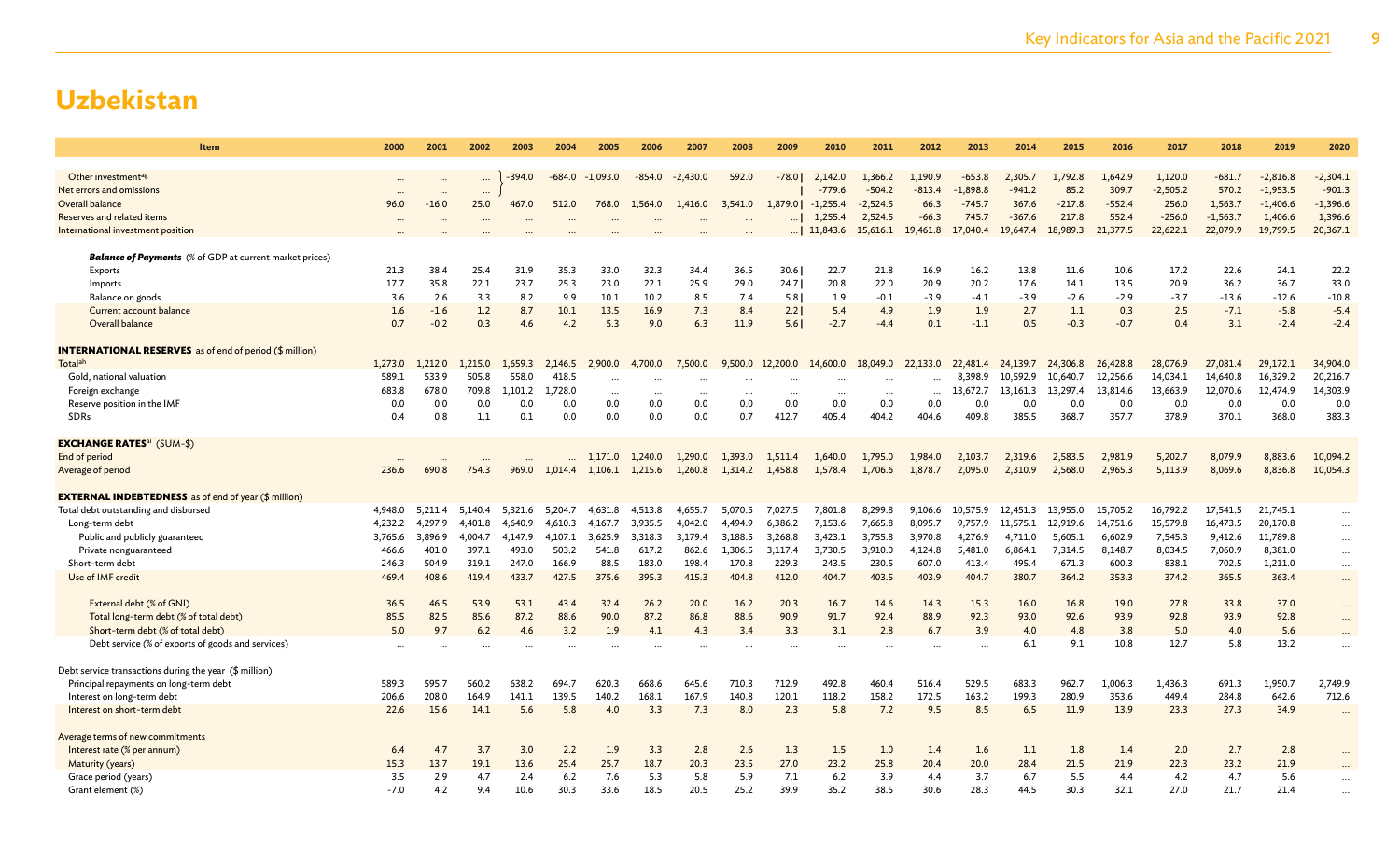... = data not available; | = marks break in series; 0 or 0.0 = magnitude is less than half of the unit employed; - = magnitude equals zero; \* = provisional, preliminary, estimate; \$ = United States dollars; cif = cost, in GDP = gross domestic product; GNI = gross national income; IMF = International Monetary Fund; km<sup>2</sup> = square kilometer; kWh = kilowatt-hour; L = liter; m<sup>3</sup> = cubic meters; NPISHs = nonprofit institutions serving household

- a Data on population density and urban population (% of total population) refer to beginning-of-the-year estimates.
- b Refers to the sum of employed and unemployed, where "unemployed" refers to those officially registered as unemployed at the end of the period, while "employed" is the average of the period.
- c For 2017 onward, data are in line with the International Labour Organization's standards adopted at the 19th International Conference of Labour Statisticians.
- d Includes those employed in their own household and/or undertaking farm work, directly engaged in livestock raising, and production and sale of livestock products and other agricultural products.
- e Refers to time-related underemployment estimates as modeled by the International Labour Organization.
- f Refers to officially registered as unemployed only at the end of the period.
- g The ratio of the economically active population to the working-age population.
- h For 2010 onward, data may not be comparable with data prior to 2010 due to improvements in methodology in accordance with international standards.
- i For 2000–2009, data refer to wholesale and retail trade; repair of motor vehicles and motorcycles; and accommodation and food service activities.
- For 2000–2009, data refer to transportation and storage, and information and communication.
- k For 2000–2009, combined with wholesale and retail trade; repair of motor vehicles and motorcycles.
- l For 2000–2009, combined with transportation and storage.
- m Includes NPISHs.
- n Derived from balance-of-payments data.
- o Refers to net agricultural production index.
- p Prior to 2016, values were calculated based on the variable weights method. For 2016 onward, values are calculated based on the fixed weights method.
- q For 2003-2015, the calculation for the consumer price index includes weights in horticulture goods. The classification of individual consumption by purpose is derived using simple averages for those with further breakdow
- r Prior to 2006, petroleum fuels are included in the personal transport group. For 2006-2013, petroleum fuels are included in automobile fuels. For 2014 onward, automobile fuels include propane and methane.
- s Excludes cultural institution services.
- t Prior to 2017, the producer price index was determined by the structure of the national classification economy system (ОКОНХ). For 2017 onward, the national classification of economic activities (OKED-2)
- is based on the Statistical Classification of Economic Activities in the European Community (NACE Rev.2).
- u For 2000–2012, combined with claims on private sector.
- v For 2000–2012, includes claims on other financial corporations.
- w In this context, the term "broad money liabilities" refers to broad money aggregate M2.
- x For 2000–2012, refers to demand deposits.
- y For 2000–2012, refers to quasi-money.
- z Weighted average interest rates on all time household deposits.
- aa Refers to time deposits from 91 to 180 days.
- ab Refers to time deposits from 181 to 365 days.
- ac For 2000-2009, data were compiled based on the IMF's Balance of Payments Manual (fourth edition). For 2010 onward, data are based on the IMF's Balance of Payments and International Investment Position Manual (sixth edit
- ad Prior to 2003, refers to net services only.
- ae For 2000–2009, refers to net transfers.
- af For 2003–2009, refers to capital transfers. For 2010 onward, excludes reserve assets.
- ag For 2003–2009, refers to net loans and capital and statistical discrepancy, and includes net errors and omissions.
- ah Refers to gross official reserves.
- ai From 2002 until October 2003, dual exchange rates were in operation. Data show weighted averages of the official, bank, and parallel market rates.

#### **Sources:**

| Population        | State Committee of Uzbekistan on Statistics (SCS). Official communication, 29 March 2021; past communication. |
|-------------------|---------------------------------------------------------------------------------------------------------------|
| Labor Force       | SCS. Official communication, 15 March 2021, past communication.                                               |
| Underemployed     | International Labour Organization. ILOSTAT Database. https://ilostat.ilo.org/data (accessed 29 April 2021).   |
| National Accounts | SCS. Official communication, 29 March 2021, past communication.                                               |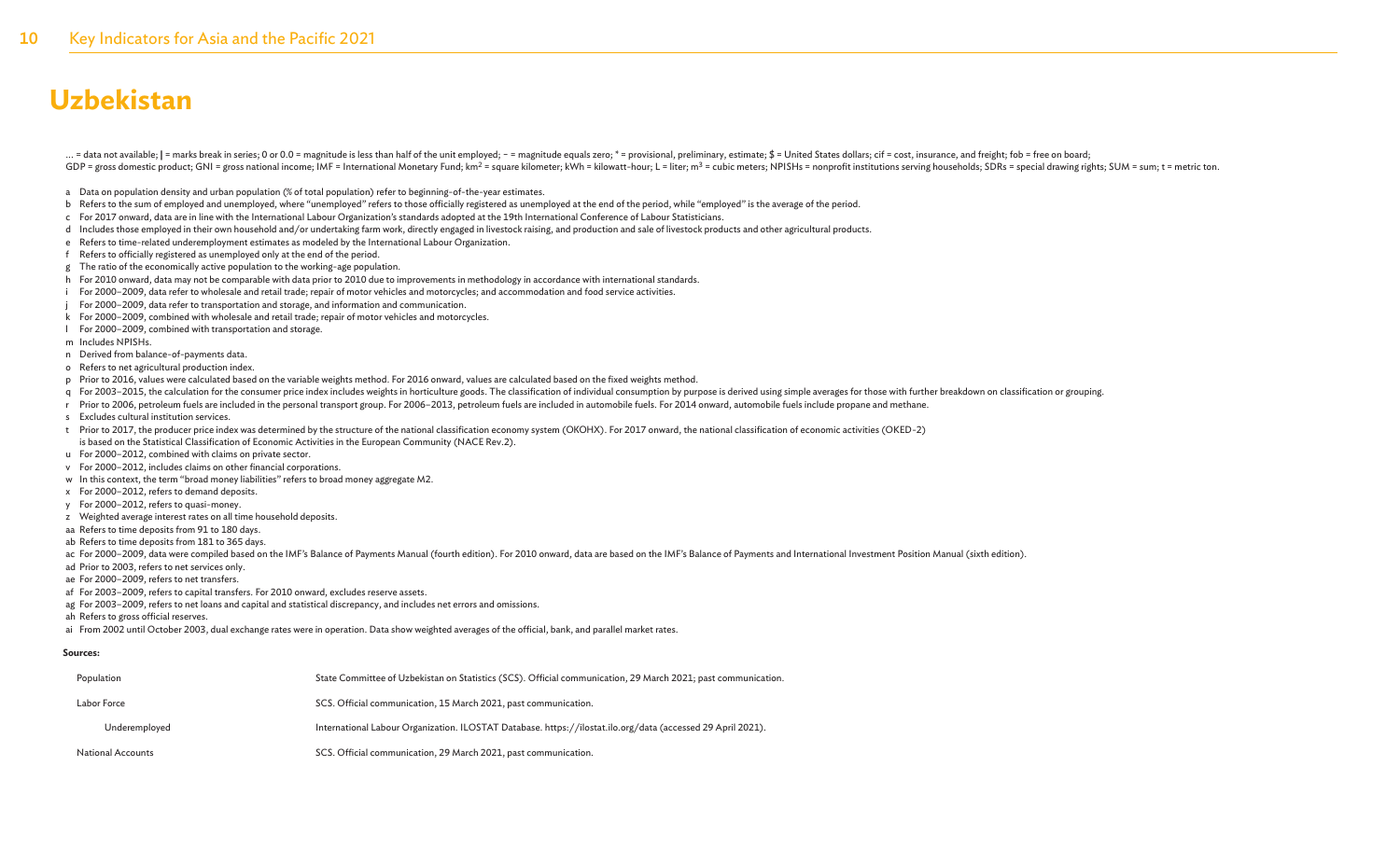#### Production Index

| Agriculture<br>Mining<br>Manufacturing                                                                                                                                                                                                     | SCS. Official communication, 12 May 2021, past communication.                                                                                                                                                                                                                                                                                                                                |
|--------------------------------------------------------------------------------------------------------------------------------------------------------------------------------------------------------------------------------------------|----------------------------------------------------------------------------------------------------------------------------------------------------------------------------------------------------------------------------------------------------------------------------------------------------------------------------------------------------------------------------------------------|
| Energy                                                                                                                                                                                                                                     | SCS. Official communication, 29 March 2021, past communication.                                                                                                                                                                                                                                                                                                                              |
| Retail prices                                                                                                                                                                                                                              | Government of Uzbekistan, Cabinet of Ministers (COM). Official communication, 10 May 2006; past communication.                                                                                                                                                                                                                                                                               |
| Price Indexes                                                                                                                                                                                                                              | SCS. Official communication, 29 March 2021, past communication.                                                                                                                                                                                                                                                                                                                              |
| Food and nonalcoholic beverages<br>Housing, water, electricity, gas, and other fuels<br>Education                                                                                                                                          | SCS. Official communication, 29 March 2021, past communication.                                                                                                                                                                                                                                                                                                                              |
| Alcoholic beverages, tobacco, and narcotics<br>Clothing and footwear<br>Furnishings, household equipment,<br>and routine household maintenance<br>Health<br>Transport<br>Communication<br>Recreation and culture<br>Restaurants and hotels | For 2000-2015: SCS. Official communication, 29 March 2021, past communication.<br>For 2016-2020: Asian Development Bank (ADB) estimates.                                                                                                                                                                                                                                                     |
| Producer<br>Implicit GDP deflator                                                                                                                                                                                                          | For 2000-2003: COM. Official communication, 10 May 2006; past communication.<br>For 2004-2020: SCS. Official communication, 29 March 2021, past communication.                                                                                                                                                                                                                               |
| Money and Interest Rates                                                                                                                                                                                                                   | For 2000-2004: Central Bank of Uzbekistan (CBU). Official communication, 12 June 2005.<br>For 2005-2012: International Monetary Fund (IMF). Press Release No. 15/414, 15 September 2015; Staff Report for the 2012 Article IV Consultation, February 2013; past reports.<br>For 2013-2020: CBU. Official website, https://cbu.uz/en/statistics/e-gdds/data/111578/ (accessed 15 April 2021). |
| Money Supply (M2) (% annual change)<br>M2 (% of GDP at current market prices)                                                                                                                                                              | For 2000-2004: CBU. Official communication, 12 June 2005.<br>For 2005-2012: IMF. Press Release No. 15/414, 15 September 2015; Staff Report for the 2012 Article IV Consultation, February 2013; past reports.<br>For 2013-2020: ADB estimates.                                                                                                                                               |
| <b>Interest Rates</b>                                                                                                                                                                                                                      | For 2013 and 2019-2020: CBU. Official website, https://cbu.uz/en/statistics/e-gdds/data/111576/ (accessed 15 April 2021).<br>For 2014-2018: CBU. Official communication, 18 June 2019.                                                                                                                                                                                                       |
| <b>Government Finance</b>                                                                                                                                                                                                                  | Ministry of Finance of the Republic of Uzbekistan. Official communication, 28 May 2021; past communication.                                                                                                                                                                                                                                                                                  |
| <b>External Trade</b>                                                                                                                                                                                                                      | For 2000-2003: COM. Official communication, 17 May 2004.<br>For 2004-2020: SCS. Official communication, 29 March 2021, past communication.                                                                                                                                                                                                                                                   |
| Direction of Trade                                                                                                                                                                                                                         | IMF. Direction of Trade Statistics. http://data.imf.org/ (accessed 2 June 2021).                                                                                                                                                                                                                                                                                                             |
| <b>Balance of Payments</b>                                                                                                                                                                                                                 | For 2000-2002: Center for Effective Economic Policy. Report on Uzbekistan Economy.<br>For 2003-2009: IMF. Press Release No. 15/414, 15 September 2015; Staff Report for the 2012 Article IV Consultation, February 2013; past reports.<br>For 2010-2020: CBU. Official website, https://cbu.uz/en/statistics/e-gdds/data/127982/ (accessed 15 April 2021).                                   |